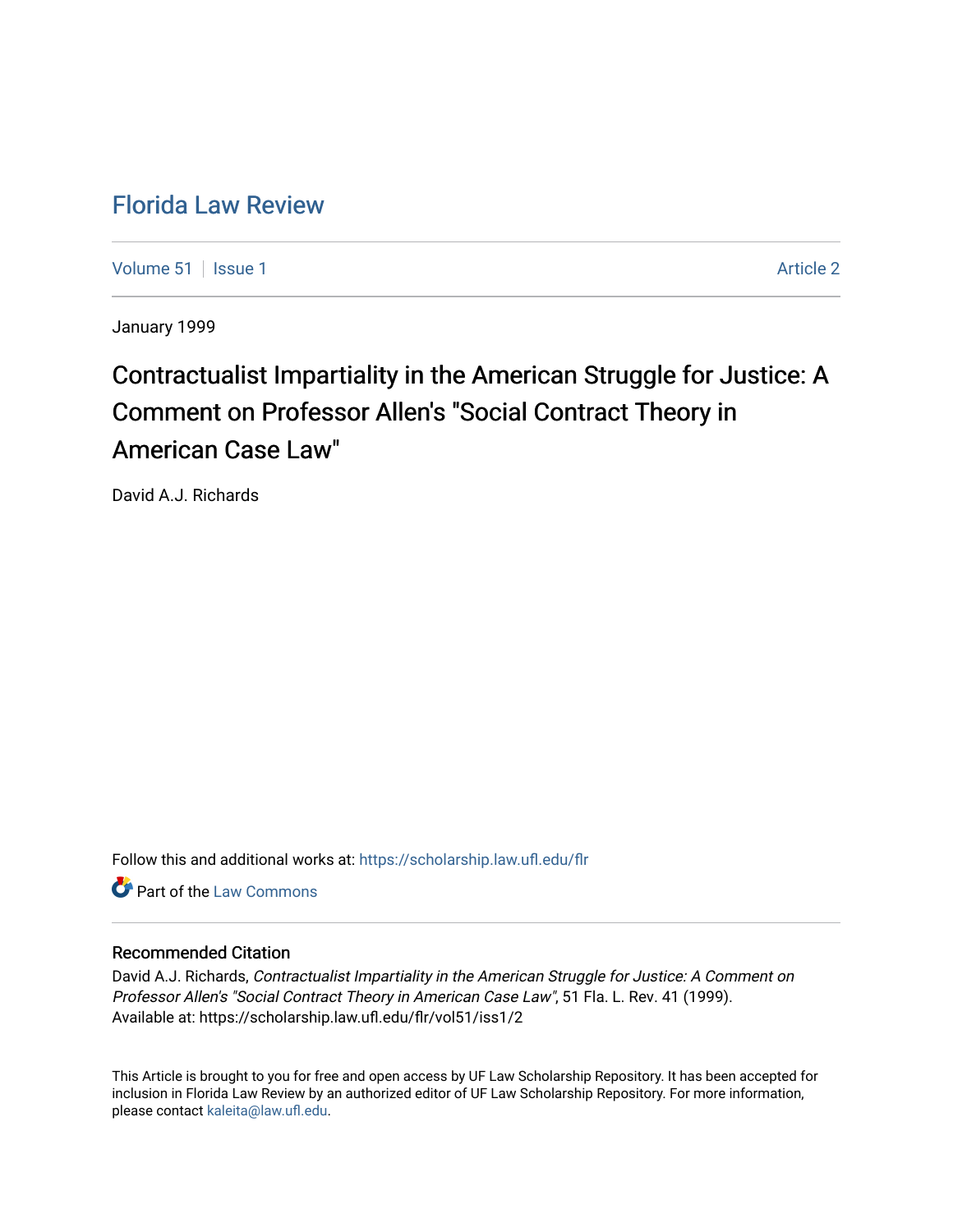# CONTRACTUALIST IMPARTIALITY IN THE AMERICAN STRUGGLE FOR JUSTICE: A COMMENT ON PROFESSOR ALLEN'S "SOCIAL CONTRACT THEORY IN AMERICAN CASE LAW'

## *David A.J Richards\**

How, if at all, does social contract theory interpretively clarify American public and private law? Dean Allen's article takes as its starting point the premise that some form of social contract theory underlies the founding of the American constitutional republic, and then inquires into how that theory can be useful in understanding the later development of American case law. She gathers a broad range of case law in various domains and makes many pointed observations, both constructive and critical, about the role social contract theory ostensibly plays in those decisions, including some dissents. Her critical points include concerns that some forms of social contract theory were used to rationalize injustices (e.g., slavery in the antebellum period), and even today, such theories are sometimes insufficiently selfconscious about their role in the uncritical naturalization of injustice.

My comment starts from doubts about both the over-inclusiveness and under-inclusiveness of Dean Allen's methodology of selecting cases for examination and then explores some critical consequences of her failure to identify and explore many examples of the role of contractualism in advancing the struggle for justice under American public law. Important among these examples are the struggles against religious intolerance, racism, sexism, and homophobia.

I begin by noting a methodological concern about Dean Allen's selection of data points for her inquiry. Her methodology of selection, as I understand it, consisted of searching case law (as data points) for terms of expressions like "social contract," "state of nature," "John Rawls's *A Theory of Justice*," and other similar items. This is a familiar and reasonable technique for conventional legal research guided **by** the well accepted doctrinal categories into which areas of substantive public and private law are organized (for example, strict liability or negligence standards in the law of torts). Dean Allen's inquiry, though, is meta-interpretive, seeking larger patterns of normative argument (associated with social contract theory) that organize and explain case law in and across numerous substantive areas of public and private law. There are, of course, no well accepted substantive categories of doctrine ("social contract," or "state of nature") available for such an inquiry, and it may be a somewhat misleading guide to conduct a

<sup>\*</sup> Edwin **D.** Webb Professor of Law, New York University. A.B., **1966,** Harvard University; Ph.D., 1970, Oxford University; J.D., 1971, Harvard University.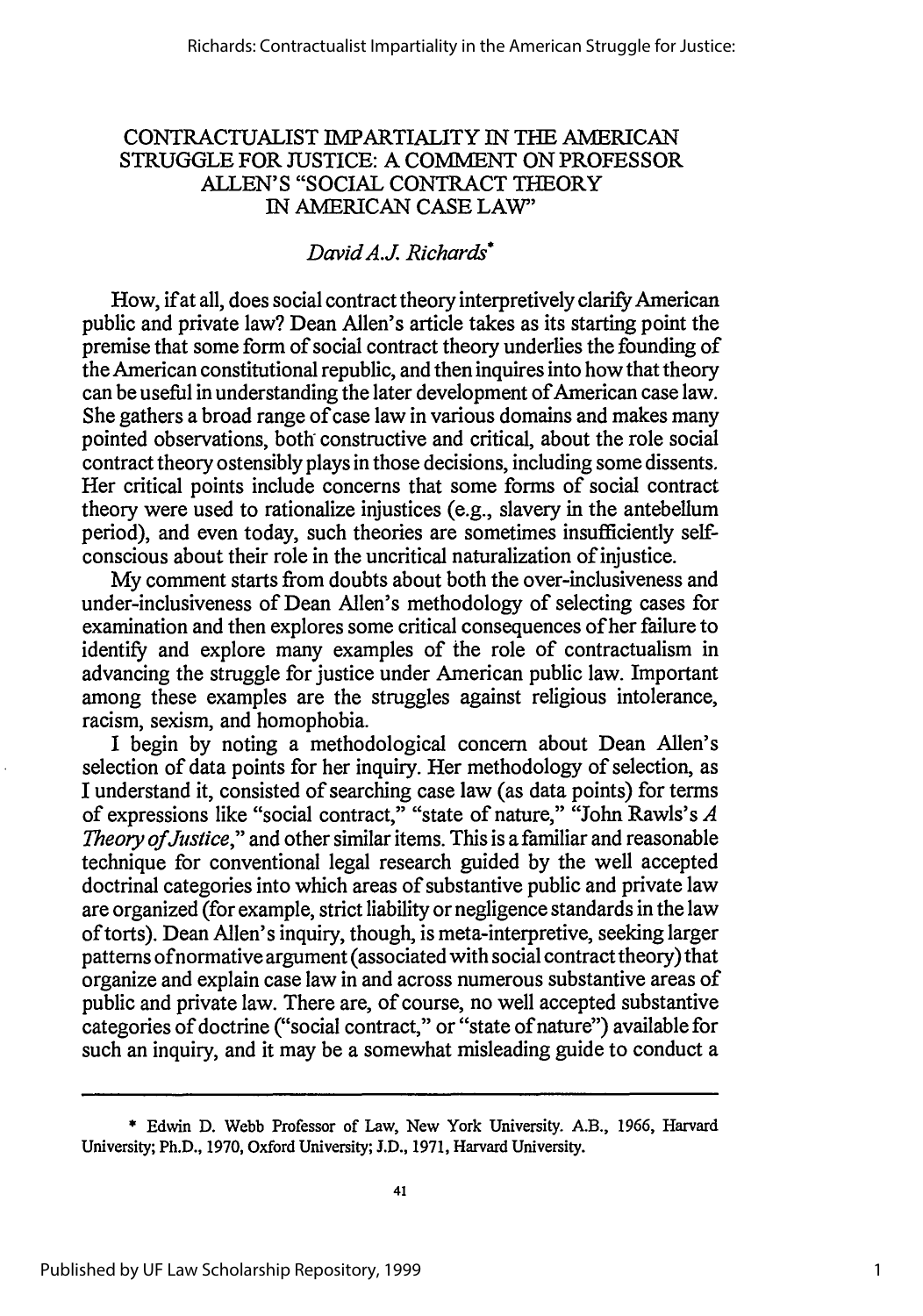#### *FLORIDA LA WREN]EW*

**[Vol. 51**

review of relevant data points on this model.

In order to see this critique clearly, we need to understand the substance of social contract theory. In the form of such theory prominently associated withthe work of John Rawls, contractualism offers both an abstract test for acceptable normative principles and a substantive argument about how those principles should be understood and elaborated.' The path-breaking importance of Rawls's contractualism was its proposal, on this basis, of a reasonable defense of substantive principles of justice that were pointedly anti-utilitarian.

Until Rawls, the dominant moral and political philosophy in Britain and America had been utilitarianism; moral and political matters were, on this view, to be evaluated in terms of whether they led to the greatest aggregate of pleasure over pain of all sentient creatures. The consequence was that, in principle, the pains or deprivations of a few would be acceptable to the extent that a greater net aggregate of pleasure over pain was secured. Rawls's argument was that such a substantive principle could not be reasonably justifiable to all, consistent with the contractualist test because, *inter alia*, alternative principles would better secure basic human interests against the kinds of sacrifice that utilitarian aggregation would otherwise require. Such alternative principles included a principle guaranteeing a greatest equal liberty of certain basic rights (including rights of conscience, speech, and intimate life) consistent with a like liberty of all. The antiutilitarian normative force of this principle was shown by the fact that its normative demands fully applied even when utilitarian aggregation would otherwise require that they yield.

Social contract theory had, of course, existed in diverse historical forms before the publication of Rawls's A *Theory of Justice* in 1971.<sup>2</sup> These forms expressed quite diverse substantive political positions, including Thomas Hobbes's defense of monarchical absolutism<sup>3</sup> and John Locke's argument for constitutional democracy.' Some of these positions, including that of Locke, were implicitly utilitarian;<sup>5</sup> none of them defended anything remotely as demanding, as a principle of social and economic justice, as Rawls's difference principle.<sup>6</sup> Rawls's contractualism made such an original

<sup>1.</sup> See JOHN RAWLS, A THEORY OF JUSTICE (1971); *cf.* DAVID A.J. RICHARDS, A THEORY OF **REASONS** FOR ACTION (1971).

<sup>2.</sup> See also JOHN RAWLS, POLITICAL LIBERALISM (1996).

*<sup>3.</sup> See* THOMAS HOBBES, LEvIATHAN (Michael Oakeshott ed., Collier-MacMillan Publishers 1960) (1651).

*<sup>4.</sup> See* JOHN LOCKE, *Second Treatise of Government, in* LocKE's Two TREATISES OF GOVERNMENT 285 (Peter Laslett ed., Cambridge University Press 1960) (1690).

*<sup>5.</sup> See* JoHN COLMAN, JoHNILOCKE's MORALPHmosoPHY (1983) (discussing this point).

*<sup>6.</sup> See RAwLS,supra note* **1,** at *75-83* (roughly requiring, within the constraints of the equal liberty principle, that the distribution of economic goods be judged in terms of making worst off classes better off than any alternative distribution).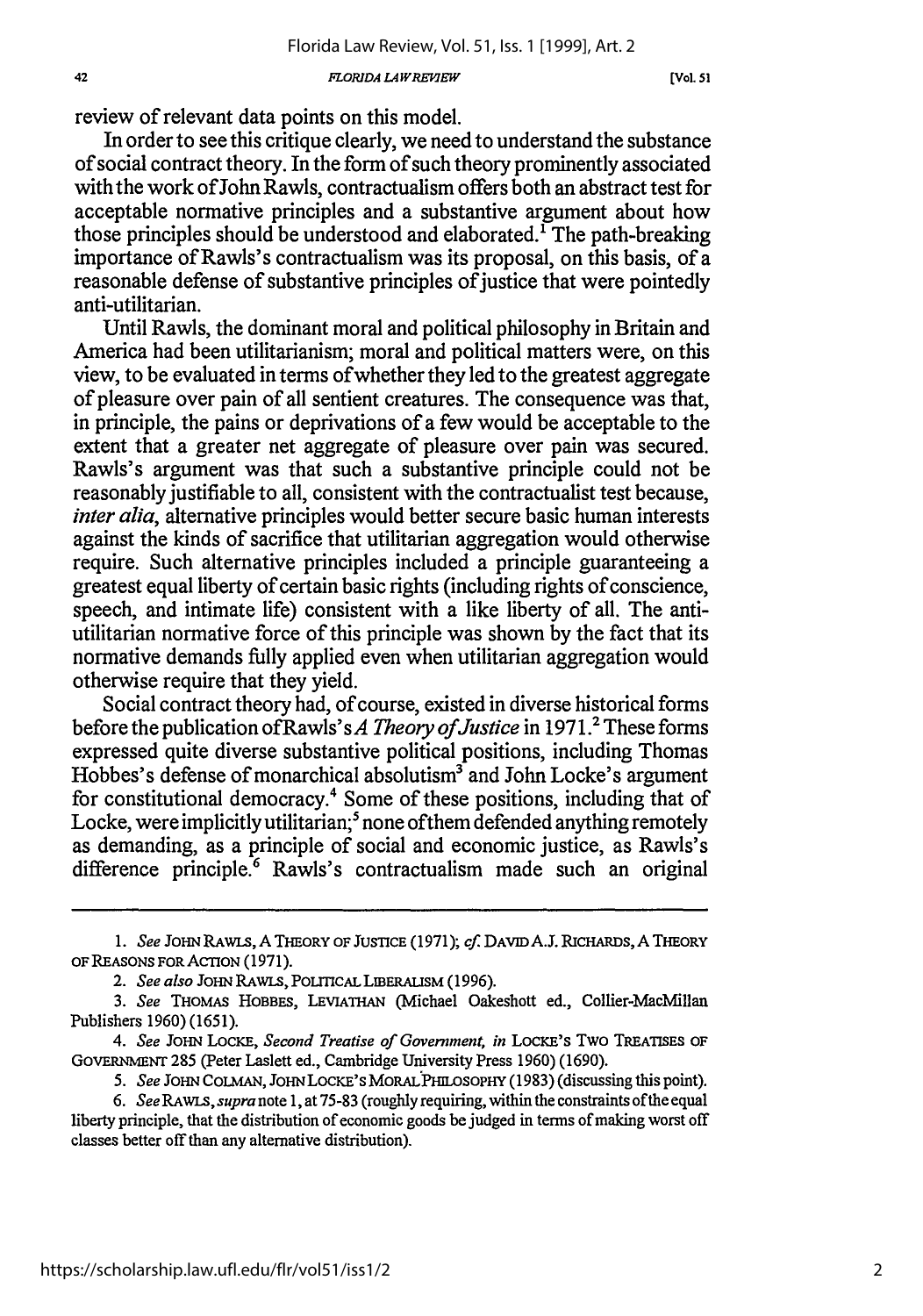#### *SMhUGGLE FOR JUSTICE: COMMENTONPROFESSOR ALLEN*

19991

43

contribution to moral and political philosophy because it interpreted contractualism in a new way-one that was not only pointedly antiutilitarian and clearly committed to a distinctive rights-respecting form of constitutional democracy (centering on the protection of the inalienable right to conscience), but also one that espoused a social democratic role of the state in securing the basic interests of the most disadvantaged classes.<sup>7</sup>

Thus, the interpretive relevance of Rawls's contractualism to American public and private law cannot be reduced to the labels of traditional social contract theory, which his contractualism not only reconceives but also contests in significant ways. The interpretive question is not engaged by a method that depends on labels like "social contract" or "state of nature." The point is not that these labels hinder conveyance of the anti-utilitarian, social democratic principles of Rawls's contractualism, but that such principles may better interpretively clarify American law without being bound by such labels (including "John Rawls's *A Theory of Justice").* The labels are likely to be both seriously over-inclusive (identifying data points that do not reflect the relevant forms of contractualist argument) and underinclusive (no such labels being invoked though the underlying pattern of argument is importantly contractualist).

Any overview of the sort Dean Allen undertakes should be clear on two points: first, it should identify the substantive normative character of the contractualist moral and political philosophy that one is investigating; and second, it should explain the relevant tests by which one judges whether a body of law is interpretively clarified in light of such a philosophy. To address the first point, one needs more than labels; one needs to-explore the character of the philosophical claims that are being distinctively made (for example, as in the case of Rawls's contractualism, its anti-utilitarian character defined by the derivation of a substantive principle of equal respect for basic human rights that enjoys priority over arguments of utilitarian aggregation). To address the second point, one needs a perspective on interpretation founded in general legal interpretation.8

Two plausible tests for the adequacy of a theory of legal interpretation regarding a body of case law are, first, that the theory fit the line of authoritative case law in a certain substantive domain over time, and

<sup>7.</sup> I limit my discussion here to the distinctive structure and principles of Rawls's contractualism as the theory that has pivotally transformed the way in which political philosophy is understood. A fuller discussion would include later developments of contractualist argument that, while accepting the rights-respecting feature of his account, challenge some aspects of Rawls's views, in particular, his social democratic conception ofeconomic redistribution. For one such development, *see* DAVID GAUTHIER, MORALS BY AGREEMENT (1986).

*<sup>8.</sup> See* RONALD DWORKIn, LAW'S **EMPIRE** (1986); *see also* DAVID **A.J.** RICHARDS, TOLFRATON **AND THE CONSTTUTiON** (1986) [hereinafter RICHARDS, TOLERATION] (applying this methodology to issues of American Constitutionalism).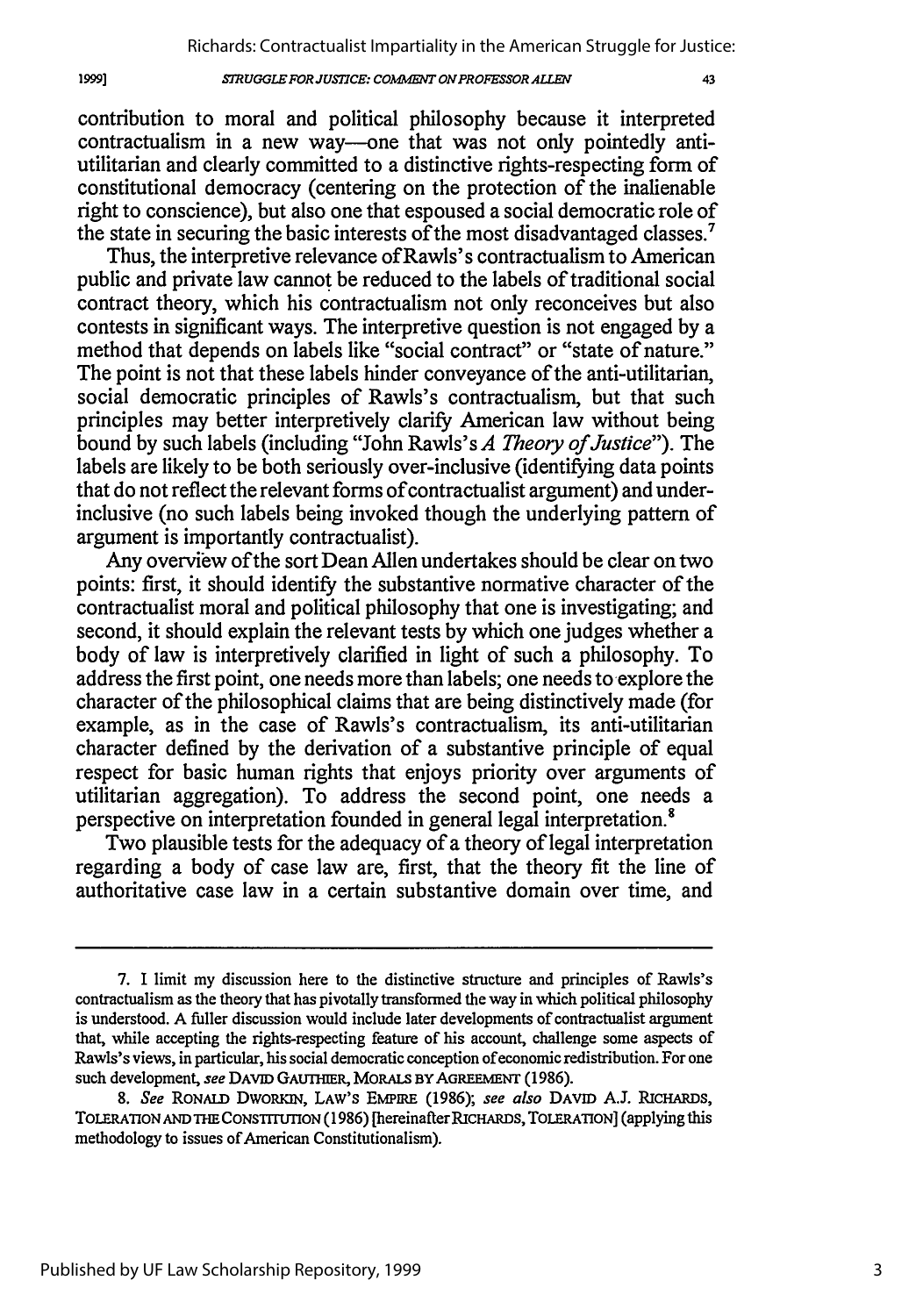#### *FLORIDA L4WREMEW*

second, where the case law is indeterminate or in some tension, that the theory elucidate how the case law should be understood and developed in terms of the excavation of the more abstract values or background rights that organize a body of law.<sup>9</sup> The relevance of contractualist political philosophy to legal interpretation is particularly important in the second test to the extent that such philosophy better elucidates the nature and weight of such background rights, and affords a better guide as to how case law should be elaborated.

We can only assess whether contractualism meets this interpretive test by investigating whether its structure of argument clarifies the background rights implicit in a body of law and, on this basis, assists us in understanding and evaluating how case law has developed and should continue to develop. If contractualism meets this test in some domain, it will be a valid interpretive theory because it better clarifies the nature and weight of the relevant principles of law. Nothing in the appearance of labels guarantees the existence of such contractualist argument. We need not labels but an interpretive methodology that calls forthe detailed exploration of structures of legal argument, examining whether such argument rests on the identity and weighting of considerations in the way that contractualism requires. Contractualism has plausible and illuminating interpretive uses to the extent it helps us identify and weigh considerations in legal argument that other interpretive approaches cannot reasonably explain.

It may be helpful to illuminate the force of this interpretive method by considering at least one example of its contractualist application mentioned several times by Dean Allen- namely, my use of contractualism in the interpretation of central substantive doctrines of American public law. There are now four books in print that illustrate the character of this approach: *Toleration and the Constitution;"° Foundations of American Constitutionalism; Conscience andthe Constitution;"z* and, most recently, *Women, Gays, and the Constitution.*<sup>13</sup> The closer examination of their approach not only casts light on how the interpretive contribution of contractualism should be understood, but also shows, as a related matter, how contractualism can reasonably deal with several of the objections that Dean Allen makes to it.

*<sup>9.</sup> See* DWORKIN, *supra* note **8;** RICHARDS, **TOLERATION,** *supra* note **8.**

<sup>10.</sup> See Richards, TOLERATION, *supra* note 8.

*<sup>11.</sup> See* DAVID A.J. RICHARDS, FOUNDATIONS **OF** AMERICAN CONSTrIUIONALiSM (1989) [hereinafter RICHARDS, **FOUNDATIONS].**

<sup>12.</sup> *See* **DAVID A.J.** RICHARDS, **CONSCIENCE AND THE** CONSTrTON: HISTORY, THEORY, **AND** LAW OF **THE REcoNSTRUCTIONAMENDMENTS** (1993) [hereinafter RICHARDS, **CONSCIENCE].**

<sup>13.</sup> *See DAVID* A.J. **RICHARDS,** WOMEN, **GAYS, AND** *THE* **CONSTITIrON:** *THE* GROUNDS **FOR FEMINISM** AND GAYRIGHTS IN CULTURE **AND** LAW (1998) [hereinafter **RICHARDS,** WOMEN, GAYS **AND THE CONSTITUTION].**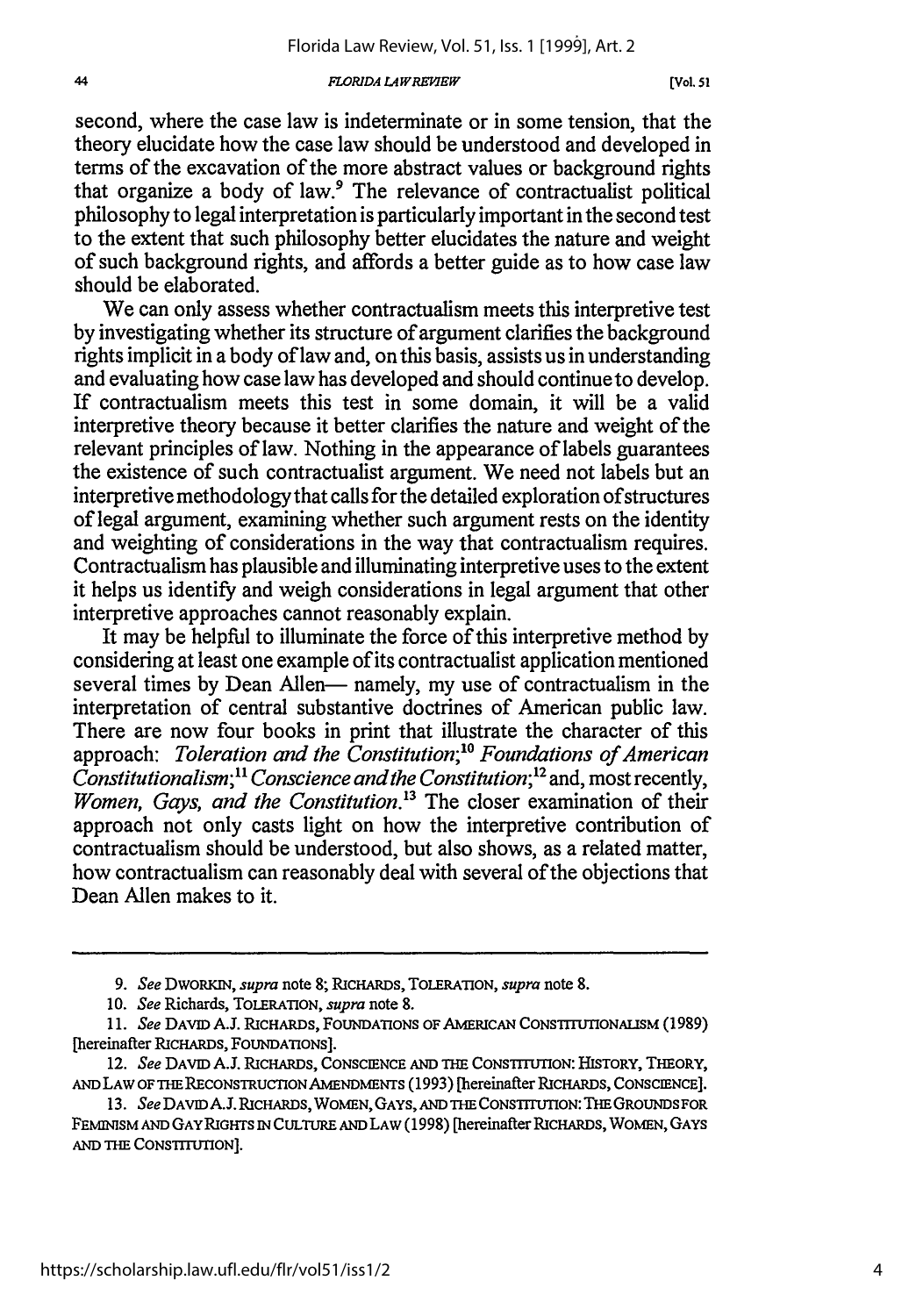#### **STRUGGLE FOR JUSTICE: COMMENT ON PROFESSOR ALLEN** 19991

The first of these, *Toleration and the Constitution,* sought to excavate a structure of argument common to three important contemporary substantive doctrines of judicially enforceable public law principles: religious liberty, free speech, and constitutional privacy. My use of contractualism here was to make interpretive sense both of the historical centrality to the American conception of constitutional rights of conscience, speech, and intimate life and of how the scope of protection of these rights has been and should be developed in contemporary circumstances. Contemporary contractualist theory afforded a good interpretive understanding of these matters because it explains, better than alternative normative theories, two crucial features of these constitutional developments: first, why certain basic human rights have reasonably been accorded a higher level of constitutional protection from state abridgment; and second, the heavy burden of secular justification constitutionally required to legitimately abridge such basic rights. It was neither a necessary nor sufficient condition of the validity of this approach that any particular forms of words was used in the relevant case law and other materials examined. The interpretive force of that account, to the extent it has force, derives from the way in which it shows how contemporary contractualist theory advances understanding of how basic rights of American constitutional law had, as a matter of principle, been reasonably elaborated in contemporary circumstances.

It is certainly true that both *Toleration and the Constitution* and the next work, *Foundations of American Constitutionalism,* used contemporary contractualist philosophy to clarify the historical role that forms of social contract argument played in framing both substantive doctrines<sup>14</sup> and the broad ambitions of American constitutionalism.<sup>15</sup> But, these historical matters were given an interpretive sense in the terms and from the perspective of contemporary contractualist theory, drawing on principles and distinctions (deontological versus utilitarian argument) not available to some previous contractualist philosophers. Nothing in the validity of this interpretive construction turned on the use of any form of words in the materials examined, but rather on the ways in which the account advanced deeper understanding of the rights-based principles implicit in those materials and their progressive elaboration over time.

*Foundations of American Constitutionalism* and the two works that followed *(Conscience and the Constitution* and *Women, Gays, and the Constitution)* increasingly explored the interpretive significance for American constitutionalism of a distinction between two quite different roles for contractualism in American public argument. These were noted by

<sup>14.</sup> *See* RicHARDs, TOLERATION, *supra* note **8,** at chs. 4-5.

<sup>15.</sup> *See generally* RIcHARDs, **FouNDATIONS,** *supra* note 11.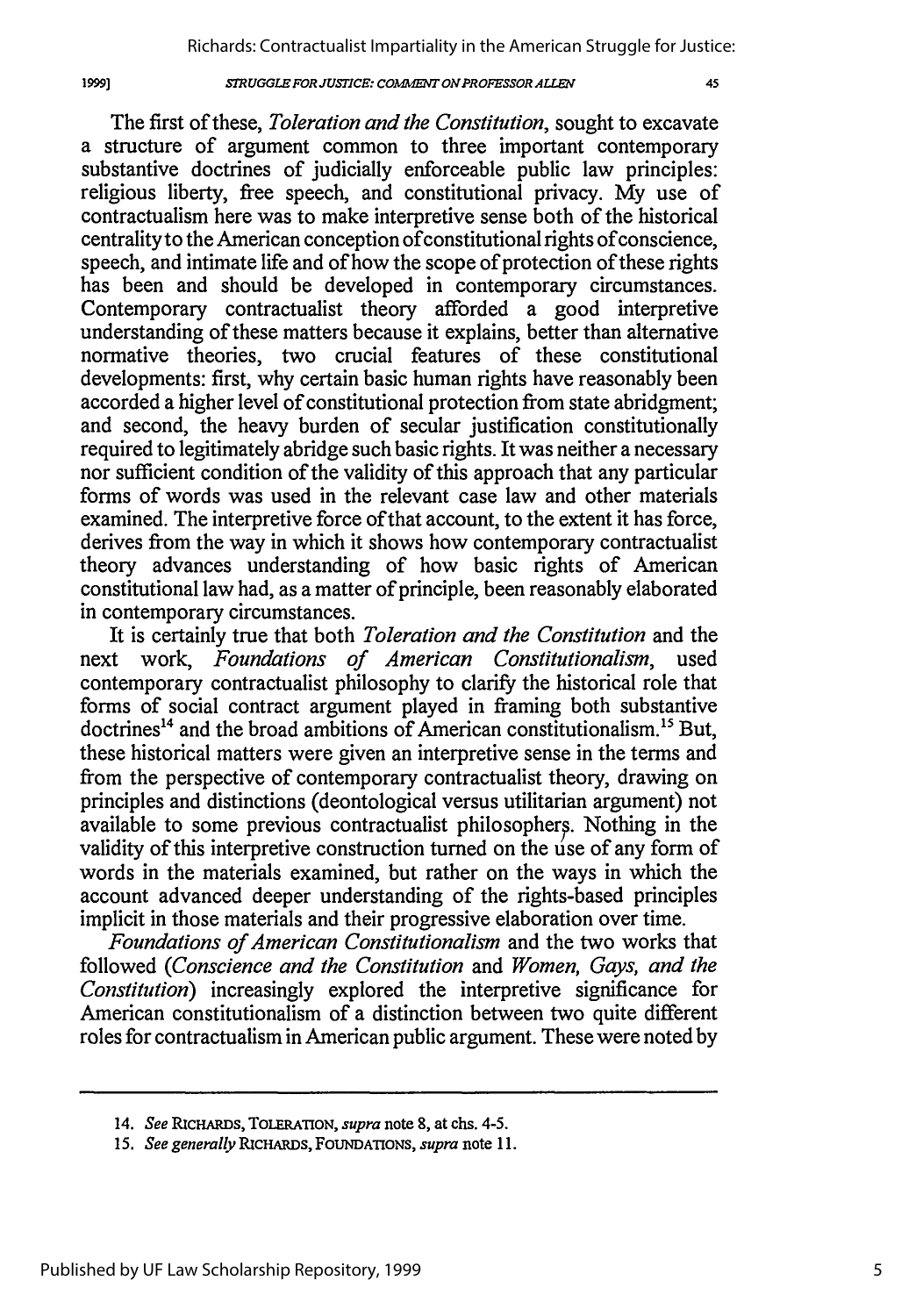#### *FLWRIDA L4WREKIEW*

**[Vol. 51**

Dean Allen: the difference between the role of contractualism as a justification for revolution, and its use in the interpretation of the constitution established in the wake of that revolution. In particular, one use of contractualism is of some concern to Dean Allen, namely, the use of debased forms of social contract argument in the antebellum period to rationalize both American slavery and racism. Dean Allen's point, while valid as far as it goes, should be seen in a larger perspective on the history of American constitutionalism. Such a perspective suggests that, on balance, contractualism was among the most pivotally important normative resources that have energized and empowered the progressive rights-based emancipation of African-Americans and other unjustly treated groups, making possible a dissenting moral discourse that has recurrently challenged and transformed constitutional discourse on grounds of justice.

To understand this matter, it is necessary to distinguish two quite different roles that contractualism has played in American public life. First, there is contractualism as an abstract political theory of legitimate government-requiring that any political order must, as a condition of its legitimacy, respect the basic human rights of all and mobilize political power to pursue aims of justice and public good. When governments seriously fail to respect conditions of legitimate government and supply no adequate remedies for injustice, resistance and revolution may be justified in order to secure a form of government that better meets these conditions of legitimacy. Contractualism, thus understood, is a normative theory of revolutionary constitutionalism.

But second, in the light of and as a response to such revolutions, contractualism, as a normative theory of revolutionary constitutionalism, has been domesticated, sometimes corruptly, to rationalize American constitutional institutions in ways that are inconsistent with its true normative demands as a theory of revolutionary constitutionalism. During the periods of such corruption, the force of contractualism is often seen not in dominant political and constitutional institutions, but in dissenting movements that, on contractualist grounds, challenge the legitimacy of such dominant institutions.

Dean Allen mentions the importance of such revolutionary constitutionalism at the time of the American Revolution and the resulting founding of the United States Constitution, but I believe an equally important and probably even more legitimate expression of such revolutionary constitutionalism underlay the Civil War and its culminating constitutional manifestations, the Reconstruction Amendments. *Foundations ofAmerican Constitutionalism* made such an argument about the founding; and *Conscience and the Constitution* offered a comparable argument about abolitionist dissent leading to the Civil War and Reconstruction Amendments. In both cases, I argued that an increasingly decadent form of constitutionalism (the British Constitution, or the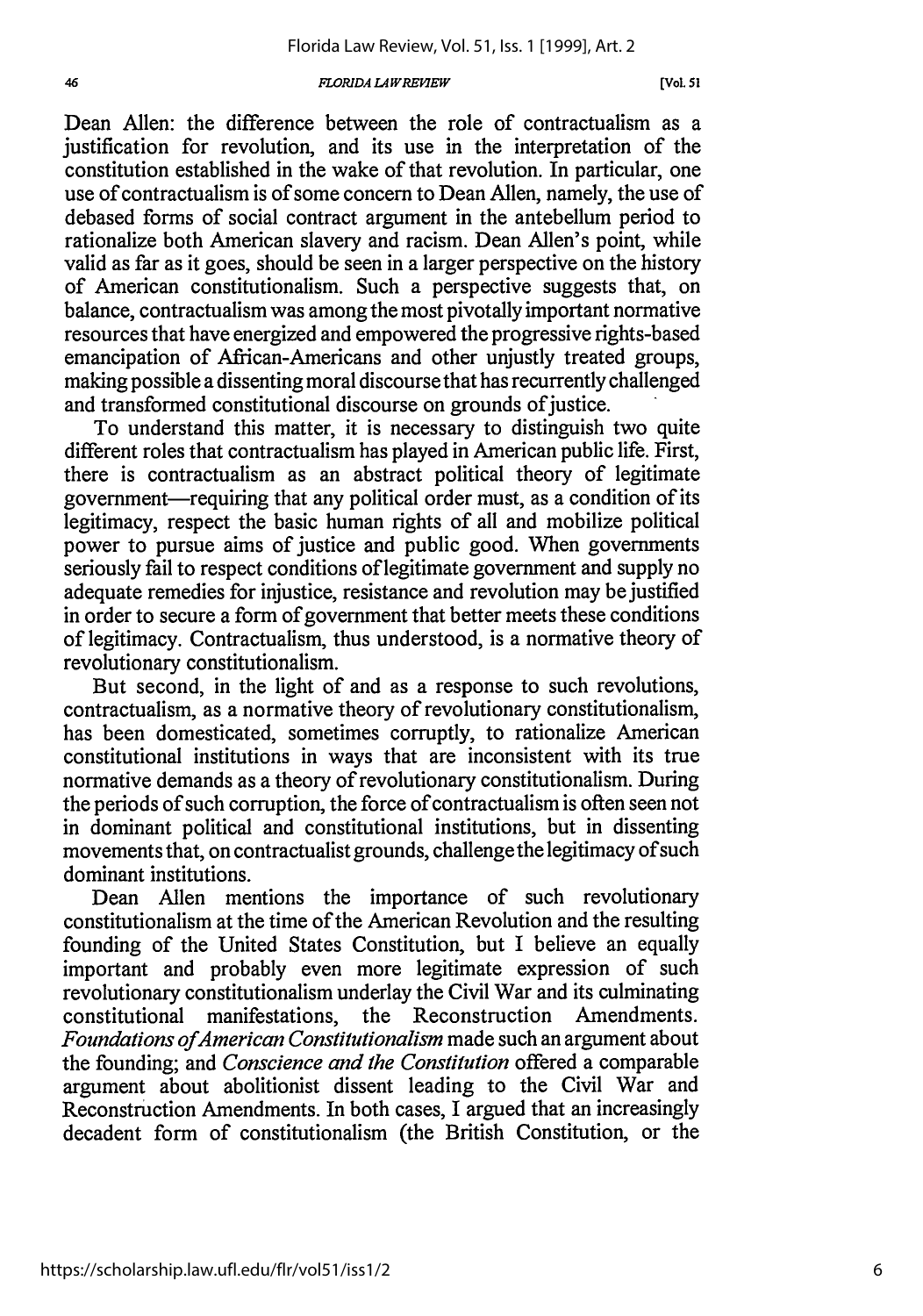#### *STR UGGLEFOR JUSTICE: COMIENT ON PROFESSOR ALLEN*

antebellum Constitution as interpreted by the Supreme Court led by Chief Justice Taney<sup>16</sup>) was challenged on contractualist grounds of revolutionary constitutionalism: both forms of constitutionalism, condemning rightsdenying institutions for either unfair representation or slavery without affording reasonable remedy, failed to observe the minimal conditions of political legitimacy and thus might be revolutionarily challenged (the American Revolution in the one case, the Civil War in the other) in order to establish a form of constitution that was more legitimate (that is, better secured equal respect for the basic rights of all persons and harnessed political power to ends of justice and the public good).

The ambition of the Constitution of 1787, as amended by the Bill of Rights of 1791, was to establish a constitutional order more legitimate in this sense than the British Constitution under which the colonies had previously been ruled. Nothing struck antebellum Americans opposed to slavery as more appalling than that Britain (in contrast to the United States) should have abolished the West Indian institution of slavery as early as 1833.17 The British Constitution, once condemned as illegitimate by American revolutionaries on grounds of its betrayal of human rights, now appeared to abolitionist Americans to be a shining example of constitutional decency, which shamed America. Thus, radical abolitionists such as Garrison and Phillips could now plausibly condemn the United States Constitution as "a covenant with death and agreement with hell" and urge disunion.<sup>18</sup>

Lincoln rejected the disunionism of the radical abolitionist view of the Constitution. His dramatic reentry into national politics was triggered, however, by his response in similar spirit to the Kansas-Nebraska Act of 1854 (repealing the prohibition of slavery in the territories), which had been engineered by Senator Stephen Douglas of Illinois.<sup>19</sup> Douglas justified the repeal on the basis of the principle of popular sovereignty, the right of people in the territories to democratically decide on the issue of slavery. For Lincoln, as for the many Americans he and others mobilized in forming the Republican Party,<sup>20</sup> it was plausible to admit that the Constitution protected slavery in the states and even that it empowered Congress to pass the Fugitive Slave Act of 1850.<sup>21</sup> His explosion of rage at the Kansas-Nebraska

1999]

*<sup>16.</sup> See* Dred Scott **v.** Sanford, **60** U.S. **393** (1856); *see also* RICHARDS, CONSCIENCE, *supra* note 12, at 54-57 (discussing Lincoln's cogent criticism of the decision).

<sup>17.</sup> RICHARDS, **CONSCIENCE,** *supra* note 12, at 52-53.

<sup>18.</sup> *Id.* at 53.

*<sup>19.</sup> See id.* at 52.

<sup>20.</sup> *See* **WnU..AME.** GIENAPP, **THE ORIGINS OFTHEREPuBLiCANPARTY,** 1852-1856 (1987).

<sup>21.</sup> Many political abolitionists, however, balked at this later claim. *See, e.g.,* RICHARD H. SEwELL, BALLOTS FOR FREEDOM: ANTISLAVERYPOLITICS IN THE UNITED STATES, 1837-1860, at 236 (1976).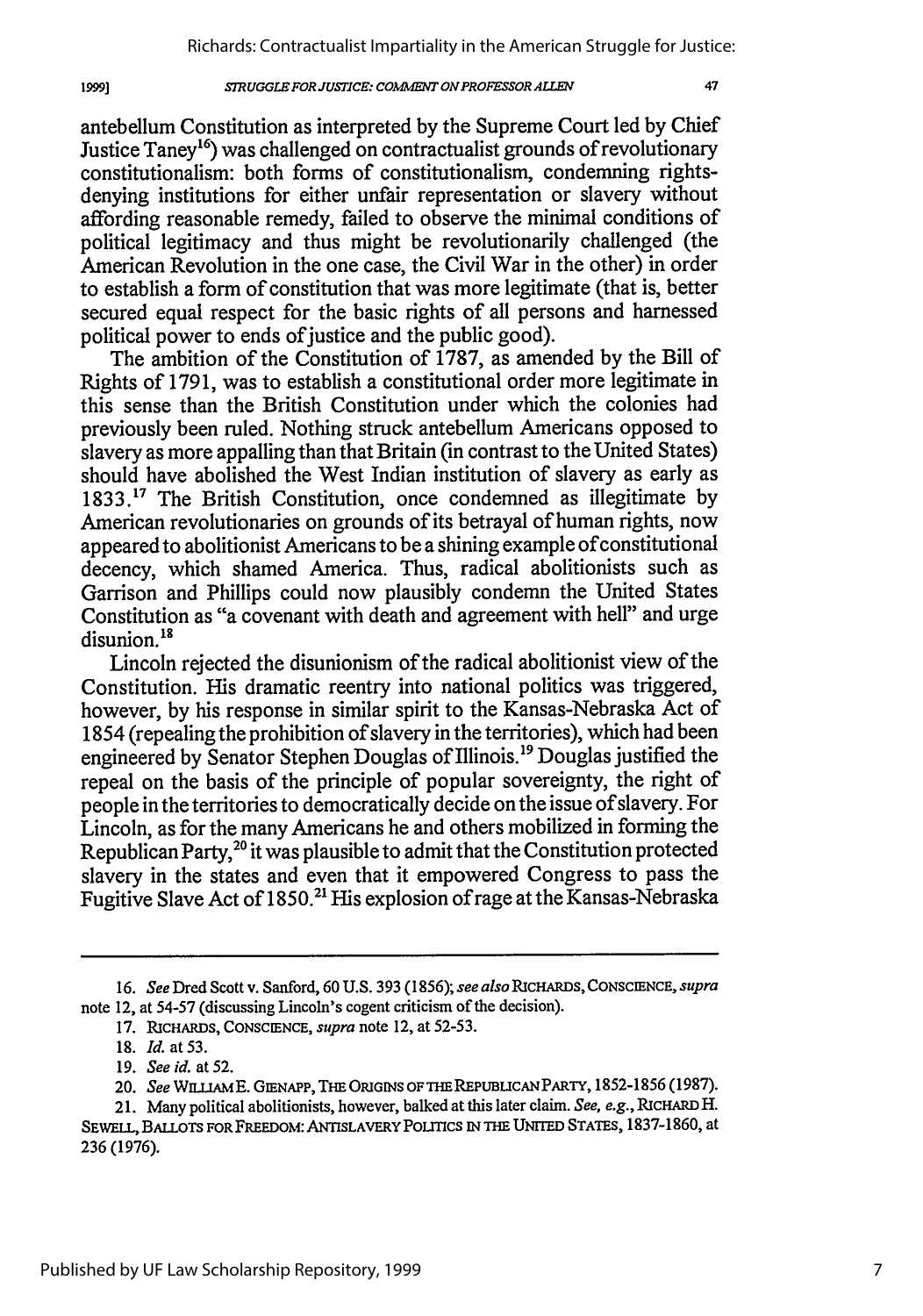**FLORIDA LAW REVIEW** 

Act (which implausibly protected slavery in the territories) reflected a sense, similar to the sentiments of the radical abolitionists, that American political indifference to slavery expressed a loss of faith in the promise of American constitutionalism and humiliated America before the world, especially the European world:

This *declared* indifference, but as I must think covert *real* zeal for the spread of slavery, I can not but hate. I hate it because of the monstrous example of slavery itself. I hate it because it deprives our republican example of its just influence in the world-enables the enemies of free institutions, with plausibility, to taunt us as hypocrites—causes the real friends of freedom to doubt our sincerity, and especially because it forces so many really good men amongst ourselves into an open war with the very fundamental principles of civil liberty—criticising the Declaration of Independence, and insisting that there is no right principle of action but *selfinterest.22*

For Lincoln, growing public acceptance of the rights skepticism of Calhoun (who had on such grounds criticized the Declaration of Independence<sup>23</sup>), now supported by northern politicians in the name of a majoritarian interpretation of democracy (popular sovereignty), reflected a further deepening of the crisis of constitutional morality that he had predicted in 1838 in his address to the Young Men's Lyceum.<sup>24</sup> Douglas was precisely the kind of talented anti-constitutional Jacksonian politician that Lincoln had so prophetically described.

Douglas had based the Kansas-Nebraska Act on the political principle of popular sovereignty,25 reserving to the Supreme Court of the United States the ultimate interpretive issue of the scope of Congressional constitutional powers over the territories. In *Dred Scott v. Sanford,26* the Supreme Court of the United States adopted Calhoun's view that Congress

<sup>22.</sup> Abraham Lincoln, "Speech on Kansas-Nebraska Act," delivered at Peoria, Illinois, on October 16, 1854, *in* ABRAHAM LINCOLN: **SPEECHES AND WRINGS,** 1832-1858, at 315 (Don E. Fehrenbacher ed., 1989).

<sup>23.</sup> *See* RICHARDS, **CONSCIENCE,** *supra* note 12, at 32, 37, 39.

<sup>24.</sup> *See* RICHARDS, **CONSCIENCE,** *supra* note 12, at 50-51 (commenting on Lincoln's address).

<sup>25.</sup> *See* Stephen A. Douglas, *The Dividing Line Between Federal and Local Authority. Popular Sovereignty in the Territories, HARPER'S NEW MONTHLY MAG., Sept. 1859, 519* (exemplifying Douglas's strained attempt to justify popular sovereignty as a sound interpretation of the American constitutional tradition). *See generally* ROBERT W. **JOHANNSEN, STEPHEN A.** DOUGLAS (1973).

*<sup>26.</sup> See* 60 U.S. 393 (1856).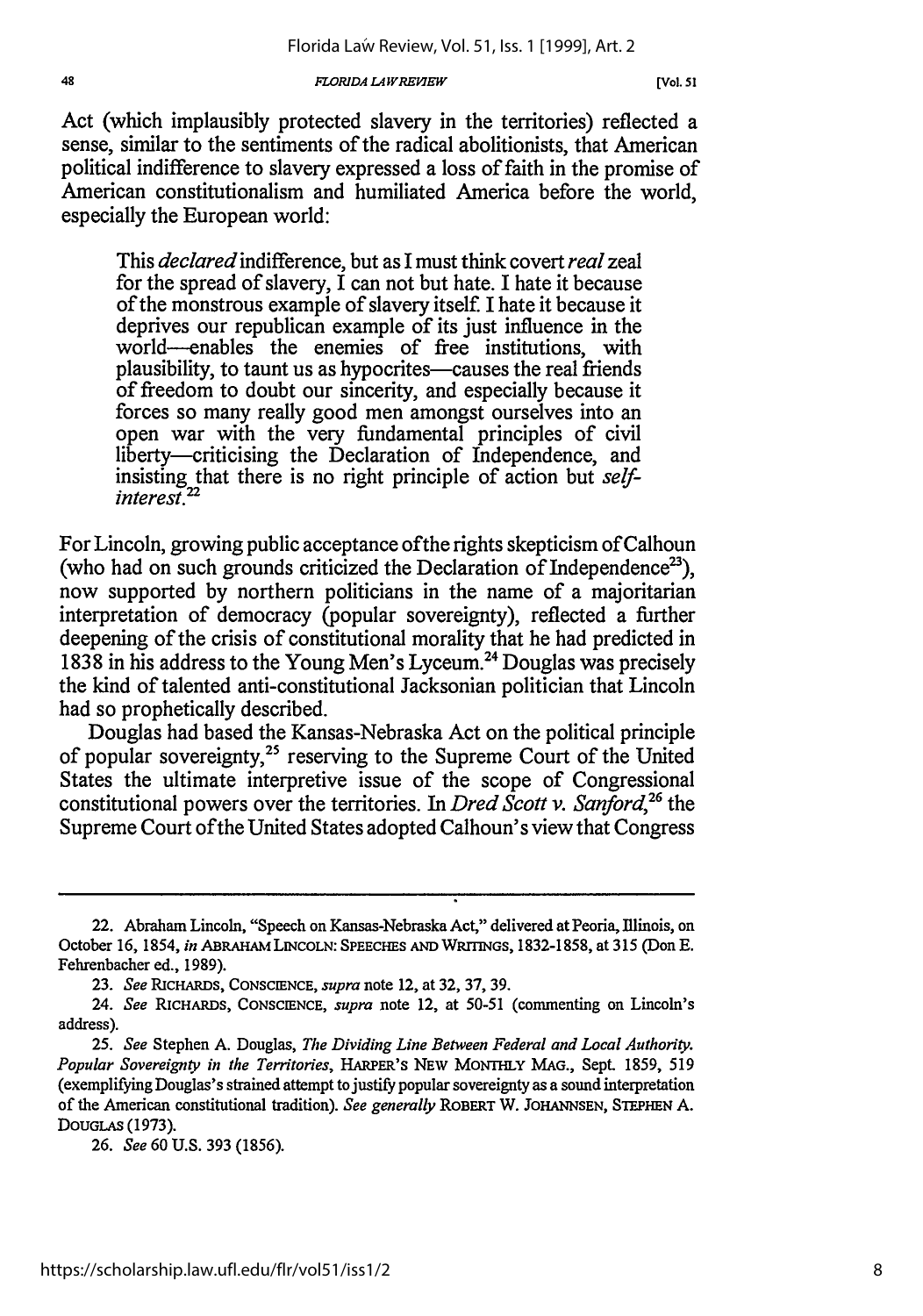#### *SIRUGGLE FOR JUSTICE: COMMEWT ONPROFESSORALLEN*

could not constitutionally forbid slavery in the territories,<sup>27</sup> and also held that blacks "had no rights which the white man was bound to respect."<sup>28</sup>

Chief Justice Taney's opinion for the Court was self-consciously originalist: "[the Constitution] must be construed now as it was understood at the time of its adoption."<sup>29</sup> But Taney's appeal—in a style of originalism above factionalized politics that self-consciously imitated *The Federalist* No.  $49^{30}$ —was itself the ultimate triumph of the factionalized reading of the Founders that Lincoln so feared. Calhoun's rights skepticism triumphed in *Dred Scott* with a vengeance, giving a reading both of the powers of Congress and of the rights of black Americans that Justice Curtis showed in his dissent to be without solid basis in history, precedent, or text.<sup>31</sup> Lincoln's anxieties now extended not only to ambitious politicians without constitutional scruples, but to the institution that proponents of the theory of Union had historically supposed to be the most pivotally important of national deliberative institutions, the Supreme Court of the United States itself.32 If the Supreme Court could so willfully distort the memory of the Founders, the time had come to challenge American institutions-on the ground ofAmerica's revolutionary constitutionalism-for failure to protect the basic rights of the person.

Lincoln rose to make this challenge in the Lincoln-Douglas debates<sup>33</sup>—"one of the most important intellectual discussions of the slavery question that occurred during three decades of almost uninterrupted controversy.' 34 Lincoln certainly believed and argued cogently that *Dred Scott* was wrongly decided,<sup>35</sup> but the burning issue of public reason that he

19991

- *31. See DredScott,* 60 U.S. at 564 (Curtis, J., dissenting); *see also* DONE. FEHRENBACHER, THE DRED SCOTT CASE: ITS SIGNIFICANCE IN AMERICAN LAW AND POLITICS (1978) (for the authoritative contemporary discussion of the background and fallacies of the opinion).
- 32. *See* RICHARDS, CONSCIENCE, *supra* note 12, at 42-57 (discussing more fully the theory of Union).

33. *See* THE LINCOLN-DOUGLAS DEBATES OF 1858 (Robert W. Johannsen ed., 1965).

34. DAVIDM.POTTER, THE IMPENDING CRISIS, 1848-1861, at 331 (Don E. Fehrenbachered., 1976); *see also* HARRY V. JAFFA, CRISIS OF THE HOUSE DIVIDED: AN INTERPRETATION OF THE ISSUES INTHE LINCOLN-DOUGLAS DEBATES (1954); POTrER, *supra,* at 328-55; DAVID ZAREFSKY, LINCOLN DOUGLAS AND SLAVERY: IN THE CRUCIBLE OF PUBLIC DEBATE (1990) (for excellent commentary and analysis).

35. *See* Abraham Lincoln, ADDRESS AT COOPER INSTITUTE, NEW YORK CITY, (Feb. 27, 1860), *reprinted in* DONE. FEHRENBACHER,ABRAHAMLINCOLN: SPEECHES AND WRITNGS 111-30 (1989) (stating Lincoln's most expansive historical defense ofthis view). FortheLincoln-Douglas debates, see LINCOLN-DOUGLASDEBATES, *supra* note 33, at 54-67,145-59,197-200,255,279-81,

<sup>27.</sup> *See* JOHN C. CALHOUN, SPEECH ON THE OREGONBILL, *reprinted in* THE *WORKS* OFJOHN C. CALHOUN 479-512 (Richard K. Cralle ed.) (1854) (explaining Calhoun's views).

<sup>28.</sup> *Dred Scott,* 60 U.S. at 407.

<sup>29.</sup> *Id.* at 426.

<sup>30.</sup> *See* **THE** FEDERAUST No. 49, at 338-43 (James Madison) (Jacob E. Cooke ed., 1961); *see also* RICHARDS, FOUNDATIONS, *supra note* 11, at 4, 102, 132-34, 149, 168,288,290.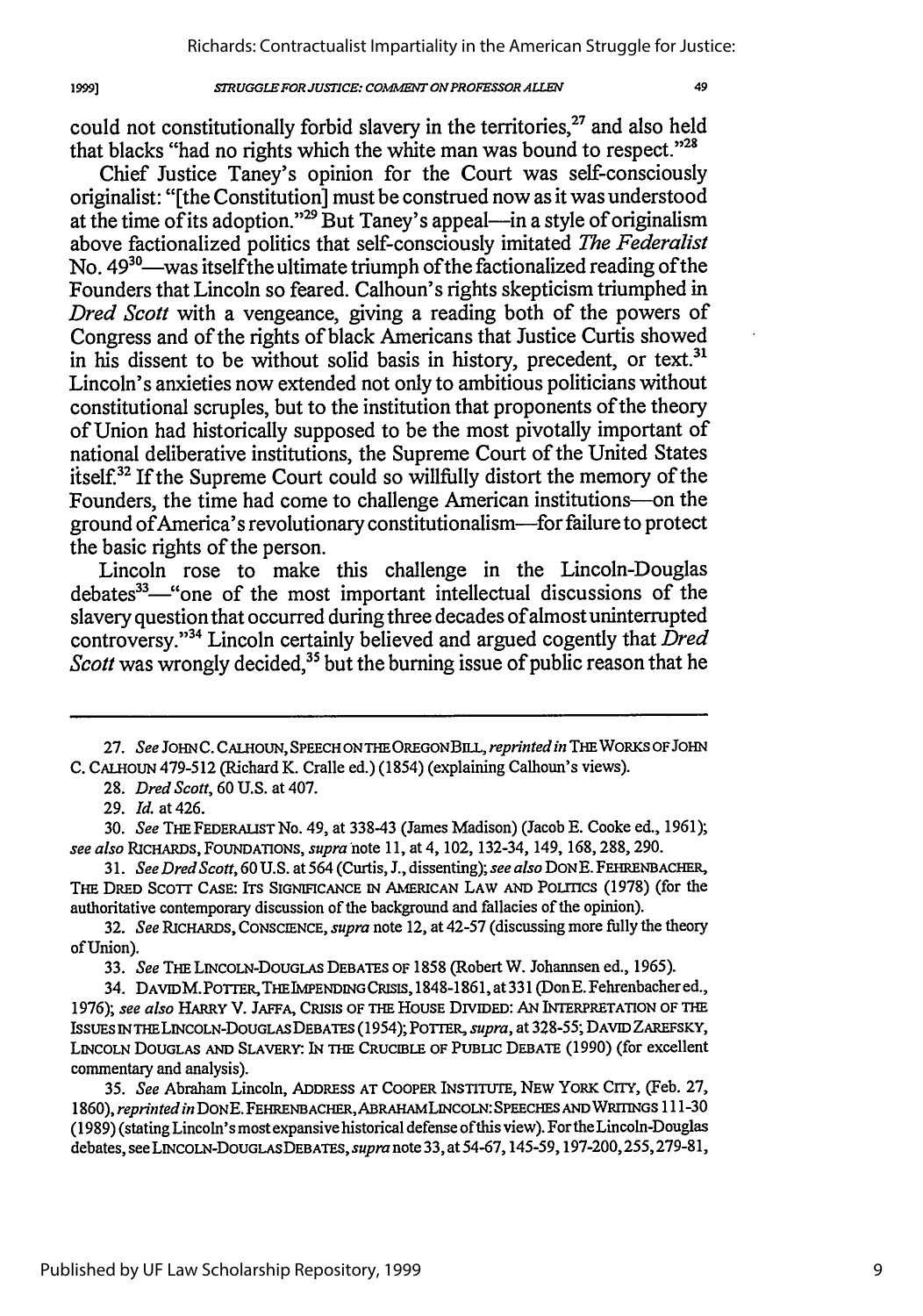*FLORIDA L4WREP'EW*

placed unforgettably before the conscience of the nation was the enormity of the abandonment of the rights-based morality of American revolutionary constitutionalism implicit in the majoritarianism of Douglas and the originalism of Taney:

When he [Douglas] invites any people, willing to have slavery, to establish it, he is blowing out the moral lights around us. When he says he "cares not whether slavery is voted down or voted up"—that it is a sacred right of self-government—he is, in my judgment, penetrating the human soul and eradicating the light of reason and the love of liberty in this American people.<sup>36</sup>

The consequence of such a view was grotesque distortion not only of the history of American revolutionary constitutionalism (for example, Douglas's<sup>37</sup> and Taney's<sup>38</sup> claim that Jefferson could not have meant the Declaration of Independence to apply to black Americans),<sup>39</sup> but also of the essential moral meaning of the Declaration that "there is no just rule other than that of moral and abstract right!"<sup>40</sup> The interpretive consequence of such crippling rights skepticism would be preparation of the public mind of the nation for a "new Dred Scott decision, deciding against the right of the people of the States to exclude slavery"41; for, "to prepare the public mind for this movement, operating in the free States, where, there is now an abhorrence of the institution of slavery, could you find an instrument so capable of doing it as Judge Douglas? or one employed in so apt a way to do it?"42

Lincoln's point was cogent. Such a decision would be as interpretively wrong as *Dred Scott* itself, but its acceptability would be prepared, just as *Dred Scott* was prepared, by the further elaboration of the rights skeptical subversion of American constitutional morality by politicians like Douglas and judges like Taney, both products and instruments of Jacksonian

Ł

301-02, 320-22.

38. *See Dred Scott,* 60 U.S. at 409-10.

39. *See* Abraham Lincoln, *in* LINCOLN-DOUGLAS DEBATES, *supra* note 33, at 219-20 (delivered at Galesburg, Oct. 7 1858).

40. *Id.* at 221.

<sup>36.</sup> *See* Abraham Lincoln, *in* LINCOLN-DOUGLAS **DEBATES,** *supra* note **33,** at 67 (first debate, Ottawa, Aug. 21, 1858).

<sup>37.</sup> *See* Stephen Douglas, *in* LINCOLN-DOUGLAS DEBATES, *supra* note 33, at 215-16 (delivered at Galesburg debate, Oct. 7, 1858); *see also Douglas, supra* note 25, at 521, 522, 527, 529 (exemplifying Douglas's attempt to argue that popular sovereignty was implicit in American revolutionary constitutionalism).

<sup>41.</sup> *Id.*

<sup>42.</sup> Abraham Lincoln, *in* LINCOLN-DOUGLAS DEBATES, *supra* note **33,** at 233.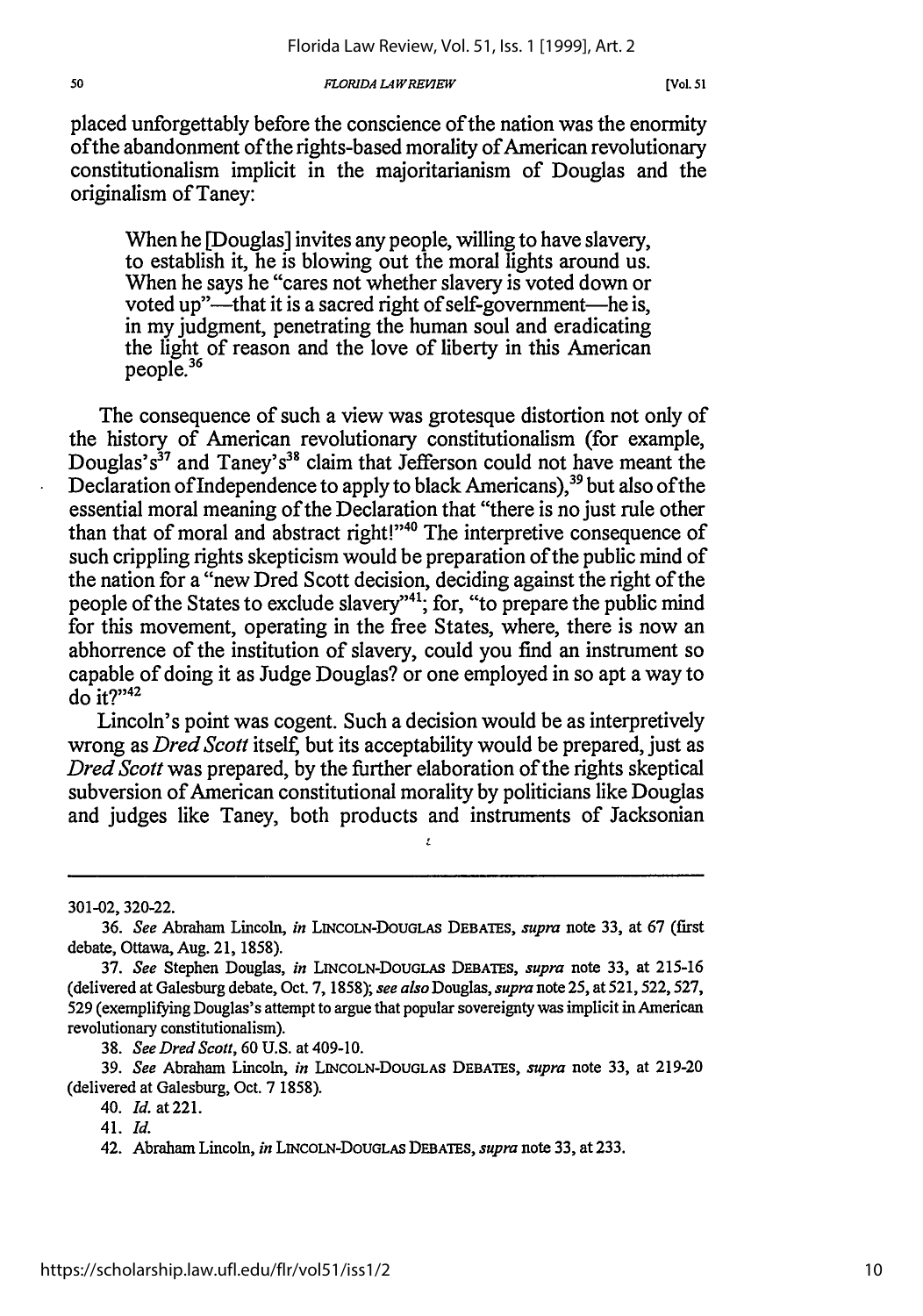#### 19991

#### *STRUGGLE FOR JUSTUCE: COA DMN ON PROFESSOR ALLEN*

democracy. 43 Lincoln concluded the debates starkly:

That is the issue that will continue in this country when these poor tongues of Judge Douglas and myself shall be silent. It is the eternal struggle between these two principles-right and wrong—throughout the world.... The one is the common right of humanity and the other the divine right of kings.... It is the same spirit that says, "You work and toil and earn bread, and I'll eat it." No matter in what shape it comes, whether from the mouth of a king who seeks to bestride the people of his own nation and live by the fruit of their labor, or from one race of men as an apology for enslaving another race, it is the same tyrannical principle.<sup>44</sup>

Lincoln made his appeal to the revolutionary foundations of American constitutionalism within the framework of the constitutional institutions of deliberative public argument that he cherished. Though he lost the election for the Senate of  $1858$ <sup>45</sup> he became a national figure and won the Presidency in 1860, in part because of such arguments.<sup>46</sup> He made clear in his first inaugural address-consistent with the constitutional theory of union-that he believed secession to be unconstitutional and the South's claim to a moral-right of revolution to be frivolous.<sup>47</sup>

The election of 1860 had been conducted as a form of majority rule embedded in constitutional institutions according full protection for "[a]ll the vital rights of minorities, and of individuals."'48 A democratic election, conducted within such a framework, was politically and constitutionally legitimate, and must be respected.<sup>49</sup> The South must now abide by the fair rules of the game and could not justly or constitutionally withdraw because it had fairly lost one play. Lincoln had argued to the American people that their politicians and judges had so betrayed their constitutionalism that their rights were not adequately protected. That was a revolutionary claim made in the context of democratic elections, and his success indicated that other forms of revolutionary action were not yet necessary. In fact, some of the

49. See generally DAVID M. POTTER, LINCOLN AND HIS PARTY IN THE SECESSION CRISIS (1942) (discussing Lincoln's views and actions during this period).

<sup>43.</sup> *See generally* ARTHuRM. SCHLESINGER, JR., **THEAGE** OF *JACKSON* (1945) (explaining some of the egalitarian merits of Jacksonian democracy).

<sup>44.</sup> Abraham Lincoln, *in* LNCOLN-DOUGLAS DEBATEs, *supra* note 33, at 319 (delivered at Alton on Oct. 15, 1858).

<sup>45.</sup> *See generally* DONE. FEHRENBACHER, PRELUDE *TO* GREATNESS: LINCOLNIN *THE* 1850s (1962).

<sup>46.</sup> *See* LINCOLN-DOUGLAS DEBATES, *supra* note 33, at v-vi.

<sup>47.</sup> *See* Abraham Lincoln, "First Inaugural Address" (delivered Mar. 4, 1861), *reprinted in* **II** ABRAHAM LINCOLN, *supra* note 22, at **219-20.**

<sup>48.</sup> Id. at 219.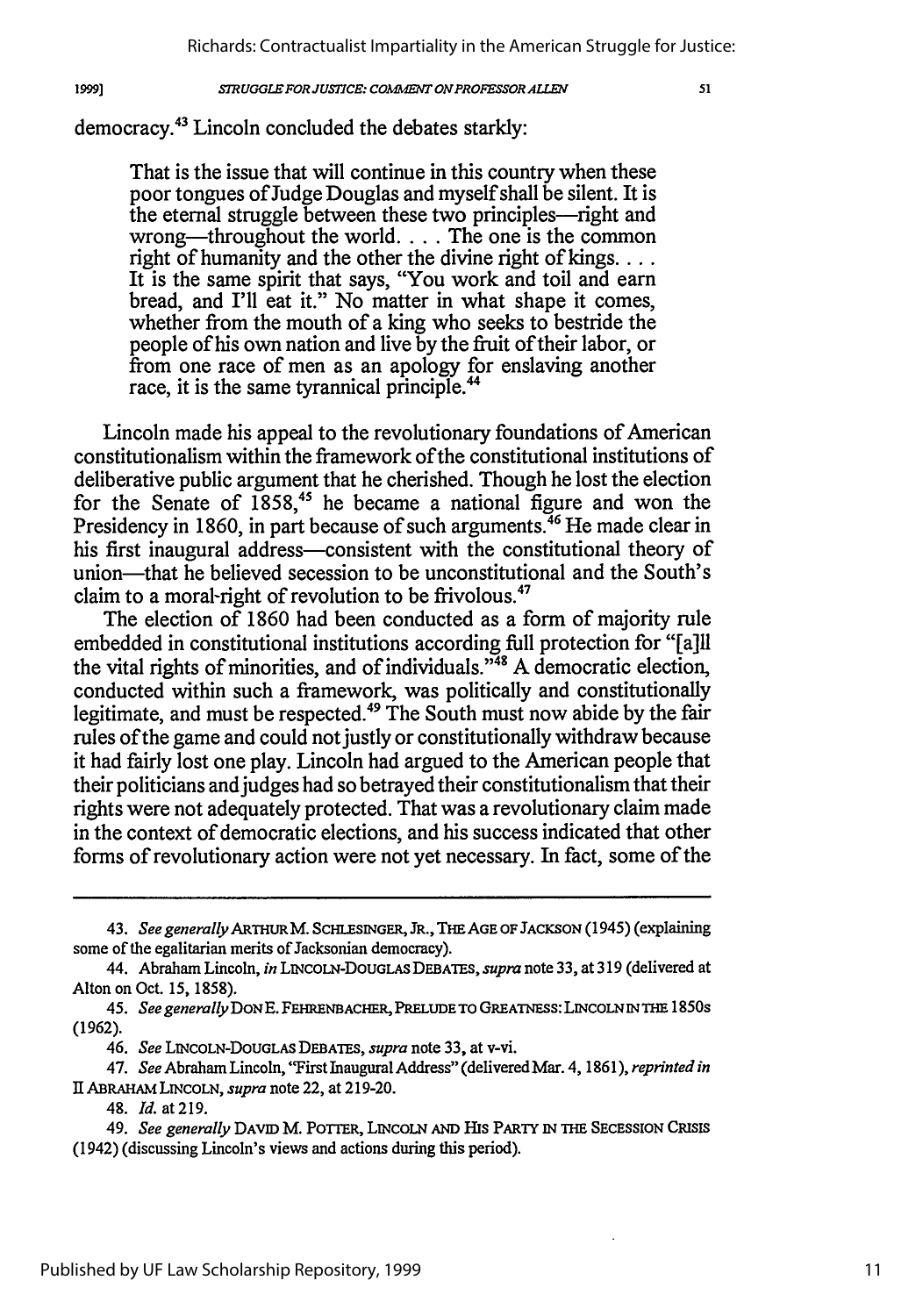#### *FLORIDA LAWREW[EW*

more pessimistic abolitionists were right. America, in the face of a Southern sectional intransigence that now sought to entrench its violations of human and constitutional rights behind the wall of the Confederacy beyond any possibility of remedy by United States constitutional institutions,  $^{50}$  was ripe for revolutionary action in the name of the rights-based Constitution. The Civil War, the Second American Revolution and the resulting Reconstruction Amendments, would be publicly justified in such terms. $5\overline{1}$ 

During the antebellum period, the public mind of the nation had been prepared for Lincoln's arguments not by dominant constitutional institutions, which often tried to silence such discussion,  $52$  but by a complex movement of moral and eventually political protest, the abolitionist movement, a movement examined in depth in *Conscience and the Constitution.3* During a period of increasingly dominant and politically and judicially successful constitutional decadence like antebellum constitutionalism, the abolitionist movement not only kept alive contractualist ideals of revolutionary constitutionalism (demanding respect for universal human rights), but it also developed an increasingly profound analysis of how democratic political power, under an ostensibly rightsbased republican constitution, corruptively entrenched and rationalized structural injustice.<sup>5</sup>

To understand the political force of such structural injustice, we need, following the radical abolitionists who pioneered the analysis of structural injustice,<sup>55</sup> to understand its roots as a reaction to the contractualist demands of the argument of toleration. The argument for toleration was an American elaboration of the argument for universal toleration that had been stated, in variant forms, by Pierre Bayle and John Locke.<sup>56</sup> The context and motivations of the argument were those of radical Protestant intellectual

*53. Seeid.* atch. 3.

*54. See generally* RICHARDS, WOMEN, GAYS, **AND** THE CONSTITUTION, *supra* note 13 (discussing the development of the conditions of structural injustice as integral to anti-Semitism, racism, sexism, and homophobia). **By** structural injustice, I mean institutions and practices (like American slavery and its underlying ideological support, racism) that, first, deprived a class of persons of basic human rights (conscience, speech, intimate life, and work) on wholly inadequate grounds and, second, rationalized such injustice in terms of dehumanizing stereotypes whose force depended, in a vicious circularity, on the constraints imposed by the abridgment of basic human rights, including abridgment of the speakers and speech that might most reasonably contest such stereotypes.

*55. See* RICHARDS, CONSCIENCE, *supra* note 12, at 80-89 (fully discussing this point).

*56. See* RICHARDS, TOLERATION, *supra* note 8, at 89-128 (examining the argument in Locke and Bayle and its Ameican elaboration notably by Jefferson and Madison).

<sup>50.</sup> *See generally* EMORY M. THOMAS, THE CONFEDERATE NATION: 1861-1865 (1979) (discussing Confederate constitutionalism); see also DONE. FEHRENBACHER, CONSTITUTIONS AND CONSTITLITIONALISM IN THE SLAVEHOLDING **SOUTH** (1989).

*<sup>51.</sup>* RICHARDS, CONSCIENCE, *supra* note 12, at ch. 4 (extensively defending this point).

<sup>52.</sup> *See id.* at 78.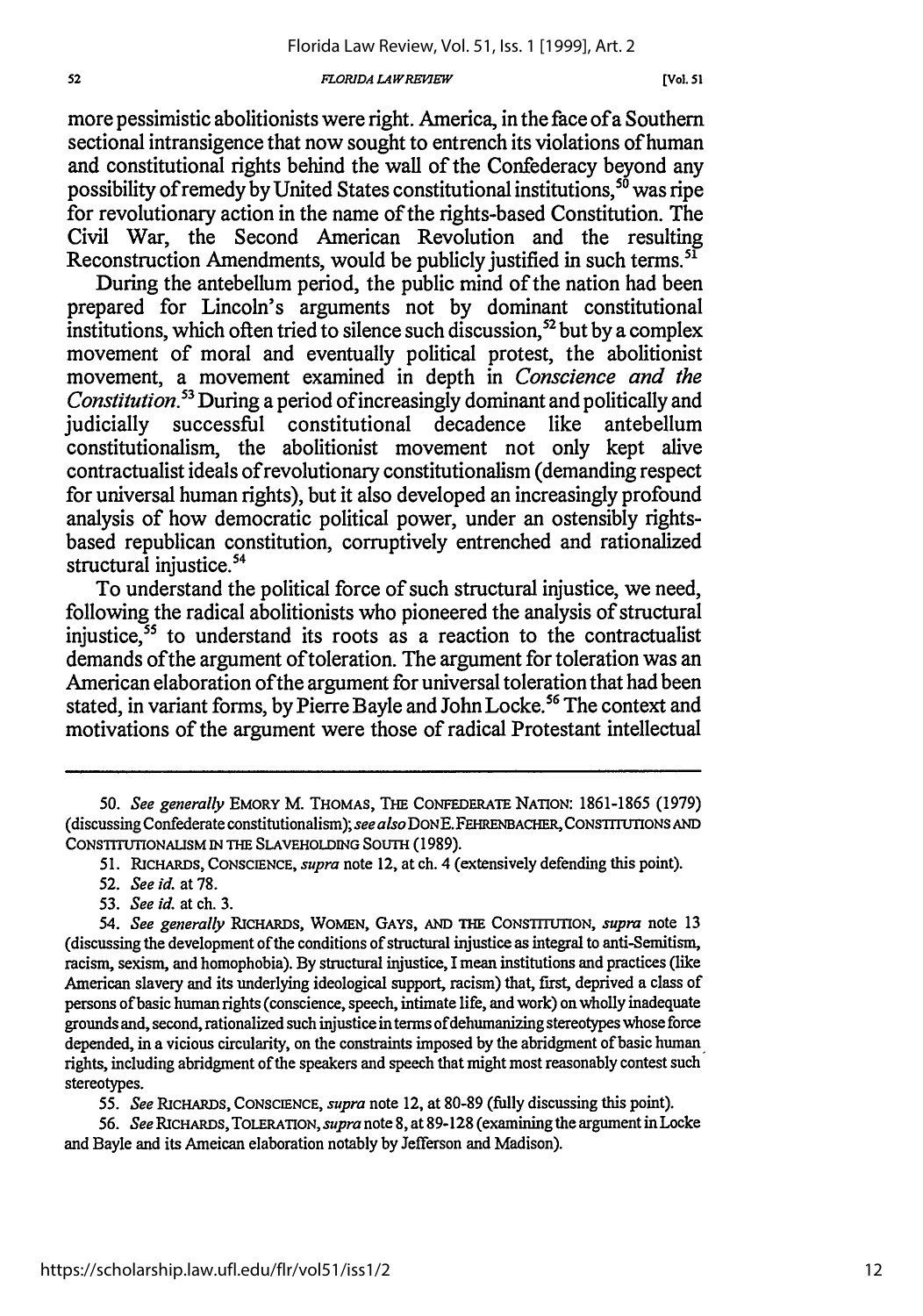#### 19991 *STRUGGLEFOR JUSTICE: COMMEAT ON PROFESSOR ALLEN*

and moral conscience reflecting on the political principles requisite to protect its enterprise against the oppressions of established churches, both Catholic and Protestant.

That enterprise arose both from a moral ideal of the person and the need to protect that ideal from a political threat that had historically crushed it. The ideal was of respect for persons in virtue of their personal moral powers both to assess and pursue ends rationally and to adjust and constrain pursuit of ends reasonably in light of the identical status of persons as bearers of equal rights. The political threat to this ideal of the person was the political idea and practice that the moral status of persons was not determined by the responsible expression of their own moral powers, but specified in advance of such reflection or the possibility of such reflection by a hierarchical structure of society and nature in which they were embedded. That structure, classically associated with orders of being,<sup>57</sup> defined roles and statuses in which people were born, lived, and died; it further tended to exhaustively specify the responsibilities of living in light of those roles.

The political power of the hierarchical conception was shown not only in the ways in which people behaved, but in the ways in which it penetrated into the human heart and mind, framing a personal, moral, and social identity founded on roles specified by the hierarchical structure. The structure-religious, economic, political-did not need to achieve its ends by massive coercion precisely because its crushing force on human personality had been rendered personally and socially invisible by a heart that felt and mind that imaginatively entertained nothing that could render the structure an object of critical reflection. There could be nothing that might motivate such reflection (life being perceived, felt, and lived as richly natural).

In light of the moral pluralism made possible by the Reformation, liberal Protestant thinkers like Bayle and Locke subjected the political power of the hierarchical conception to radical ethical criticism in terms of a moral ideal of the person having moral powers of rationality and reasonableness; the hierarchical conception had subverted the ideal, and, for this reason, distorted the standards of rationality and reasonableness to which the ideal appealed. Both Bayle and Locke argued as religious Christians. Their argument naturally arose as an intramural debate among interpreters of the Christian tradition about freedom and ethics. An authoritative Pauline strand of that tradition had given central weight to the value of Christian freedom.<sup>58</sup> That tradition, like the Jewish tradition from which it developed, had a powerful ethical core of concern for the development of moral

<sup>57.</sup> See generally ARTHUR O. LOVEJOY, THE GREAT CHAIN OF BEING (1964).

<sup>58.</sup> *See* RicHARns, ToLERATION, *supra* note 8, at 86-87.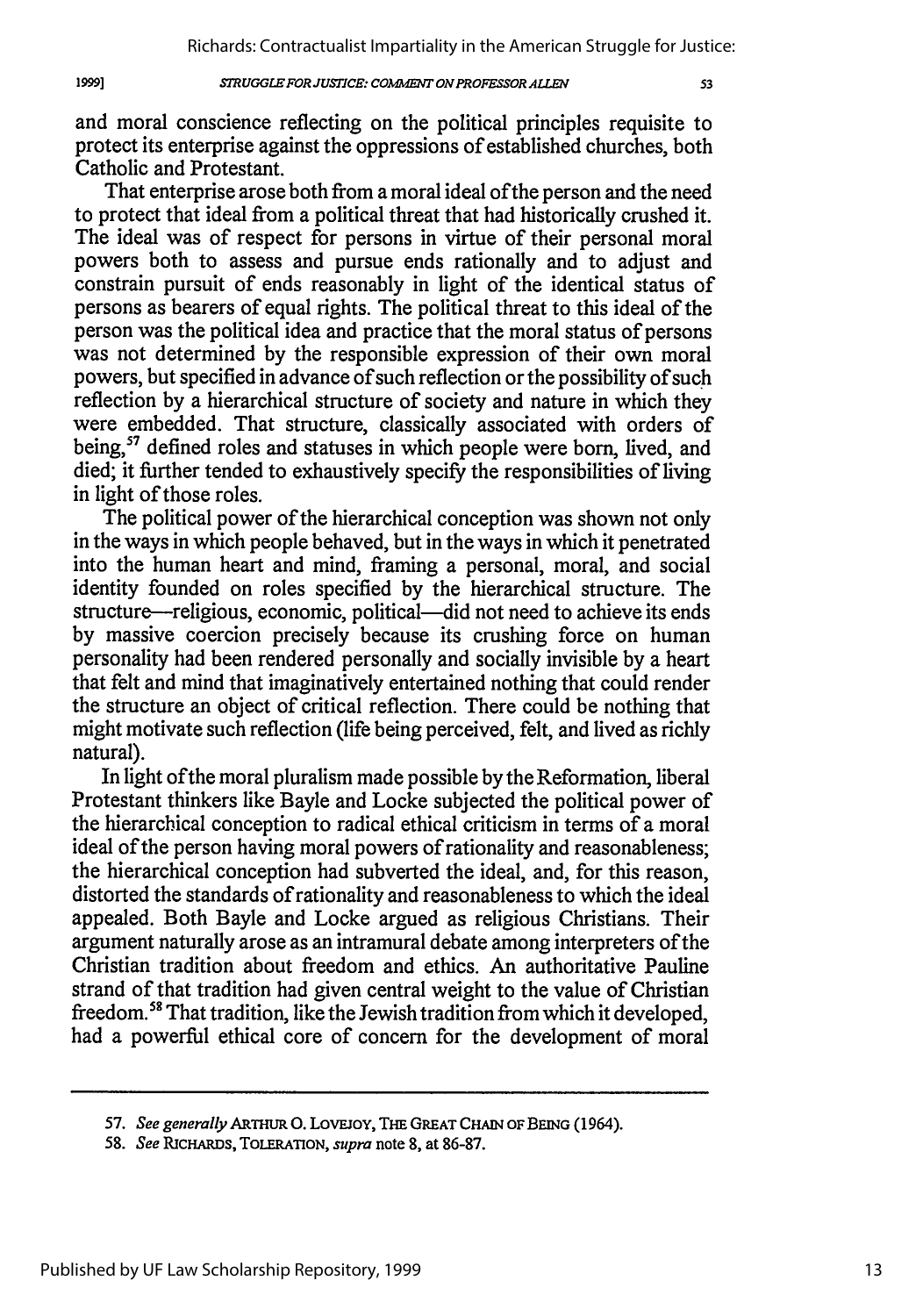#### *FLORIDA LA WREP7EW"*

personality; Augustine of Hippo had interpreted the trinitarian nature of God, in whose image we are made, on the model of moral personality, that is, the three parts of the soul (will, memory, and intelligence). 59 Indeed, the argument for toleration arose from an internal criticism by Bayle of Augustine's argument for the persecution of the heretical Donatists; to wit, Augustine had misinterpreted central Christian values of freedom and ethics.<sup>60</sup> The concern was that religious persecution had corrupted ethics and, consequently, the essence of Christianity's elevated and simple ethical core of a universal brotherhood of free people.

The argument for toleration was a judgment of and response to perceived abuses of political epistemology. The legitimation of religious persecution by both Catholics and Protestants rendered a politically entrenched view of religious and moral truth the measure of permissible ethics and religion, including the epistemic standards of inquiry and debate. By the late seventeenth century (when Locke and Bayle wrote), there was good reason to believe that politically entrenched views of religious and moral truth (resting on the authority of the Bible and associated interpretive practices) assumed essentially contestable interpretations of a complex historical interaction among Pagan, Jewish, and Christian cultures in the early Christian era.<sup>61</sup>

The Renaissance awareness of Pagan culture and learning reopened the question of how the Christian synthesis of Pagan philosophical and Jewish ethical and religious culture was to be understood. Among other things, the development of critical historiography and techniques of textual interpretation had undeniable implications for Bible interpretation.<sup>62</sup> The Protestant Reformation both assumed and further encouraged these new modes of inquiry, and also encouraged the appeals to experiment and experience that were a matrix for the methodologies associated with the rise of modern science.<sup>63</sup> These new approaches to thought and inquiry had made possible the recognition that there was a gap between the politically entrenched conceptions of religious and moral truth and inquiry and the kinds of reasonable inquiries that the new approaches made available. The argument for tolerance arose from the recognition of the disjunction between the reigning political epistemology and the new epistemic methodologies.

The crux of the problem was this. Politically entrenched conceptions of truth had, on the basis of the Augustinian legitimation of religious

*<sup>59.</sup> See id.* at 85-88.

<sup>60.</sup> *See id.* at 89-95.

<sup>61.</sup> *See id.* at 25-27.

<sup>62.</sup> *See id.* at 125-26.

<sup>63.</sup> *See generally Pu rIANiSM* AND THE RISE OFMODERN **SCINCE:** THE **MERTON** THESiS *(I.* Bernard Cohen ed., 1990) (providing a recent review of the question).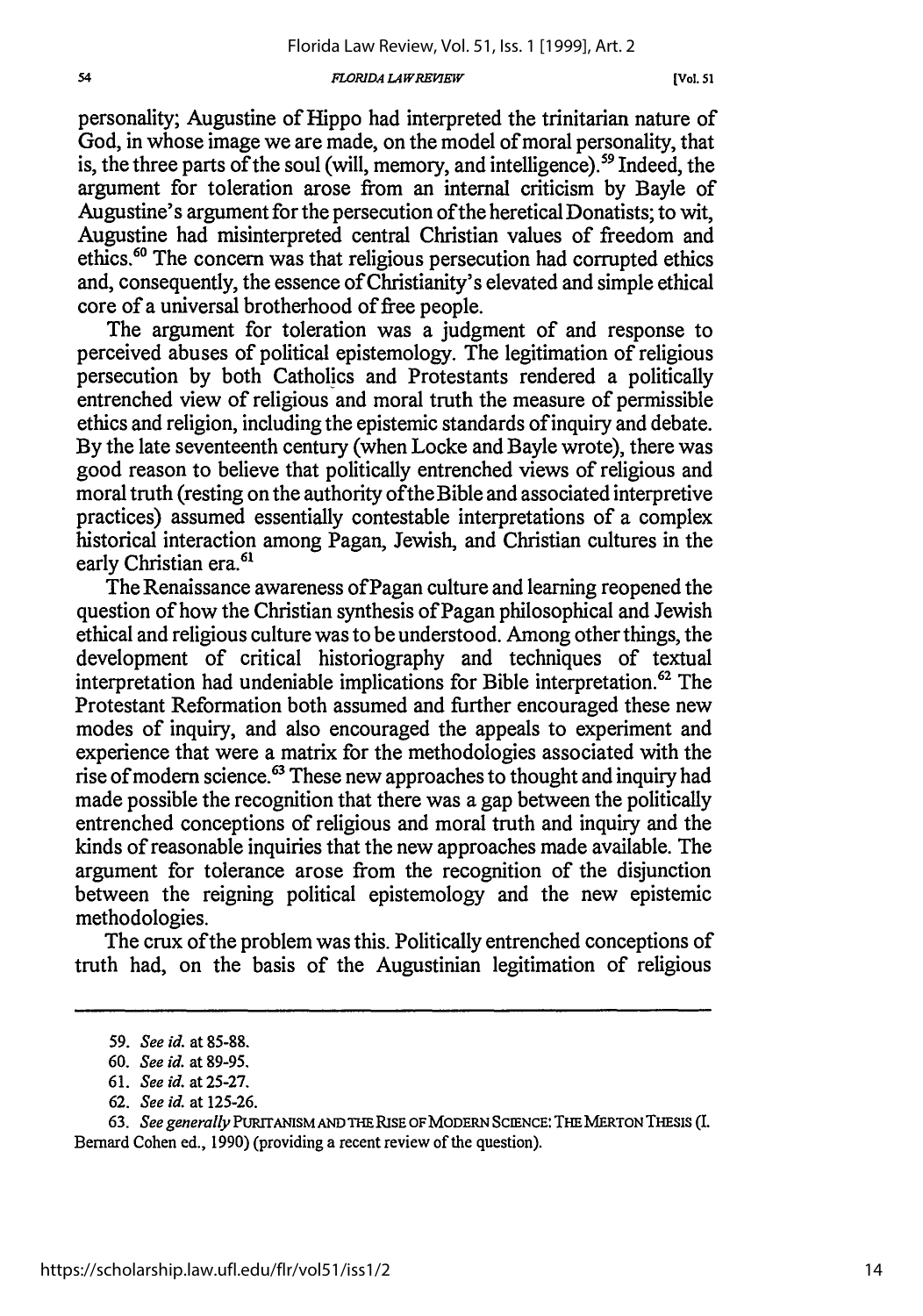### *SMRUGGLE FOR JUSTICE: COA dEVT ONPROFESSOR ALLEN*

19991

persecution, made themselves the measure both of the standards of reasonable inquiry and of *who could count* as a reasonable inquirer after truth. But, in light of the new modes of inquiry available, such political entrenchment of religious truth was seen often to rest on the degradation of reasonable standards of inquiry and on the self-fulfilling degradation of the capacity of persons to conduct such inquiries reasonably. In order to rectify these evils, the argument for tolerance forbade, as a matter of principle, the enforcement by the state of any such conception of religious truth. The scope of legitimate political concern must, rather, rest on the pursuit of general ends like life and basic rights and liberties. The pursuit of such goods was consistent with the full range of ends free people might rationally and reasonably pursue.<sup>64</sup>

A prominent feature of the argument for tolerance was its claim that religious persecution corrupted conscience itself—a critique we have already noted in the American abolitionist thinkers who assume the argument. Such corruption, a kind of self-induced blindness to the evils one inflicts, is a consequence of the political enforcement at large of a conception of religious truth that immunizes itself from independent criticism in terms of reasonable standards of thought and deliberation. In effect, the conception of religious truth, though perhaps having once been importantly shaped by more ultimate considerations of reason, ceases to be held or to be understood and elaborated *on the basis of reason.*

A tradition, that loses its sense of reasonable foundations, stagnates and depends increasingly for allegiance on question-begging appeals to orthodox conceptions of truth and the violent repression of any dissent from such conceptions as a kind of disloyal moral treason. The politics of loyalty rapidly degenerates, as it did in the antebellum South's repression of any criticism of slavery, into a politics that takes pride in widely held community values *solely* because they are community values. Standards of discussion and inquiry become increasingly parochial and insular; they serve only a polemical role in the defense of the existing community values and are indeed increasingly hostile to any more impartial reasonable assessment in light of independent standards.<sup>65</sup>

Such politics tends towards forms of irrationality in order to protect its now essentially polemical project. Opposing views relevant to reasonable public argument are suppressed, facts distorted or misstated, values disconnected from ethical reasoning, indeed deliberation in politics denigrated in favor of violence against dissent and the aesthetic glorification of violence. Paradoxically, the more the tradition becomes seriously

*<sup>64.</sup> See* RiCHARDS, TOLERATnON, *supra* note 8, at 119-20.

<sup>65.</sup> See generally JOHN HOPE FRANKLIN, THE MILITANT SOUTH 1800-1861 (1956); BERTRAM WYATr-BROWN, HONOR **AND VIOLENCE IN** THE OLD SouTH (1986); *cf.* W.J. CASH, THE MIND **OF** THE SouTH (1941).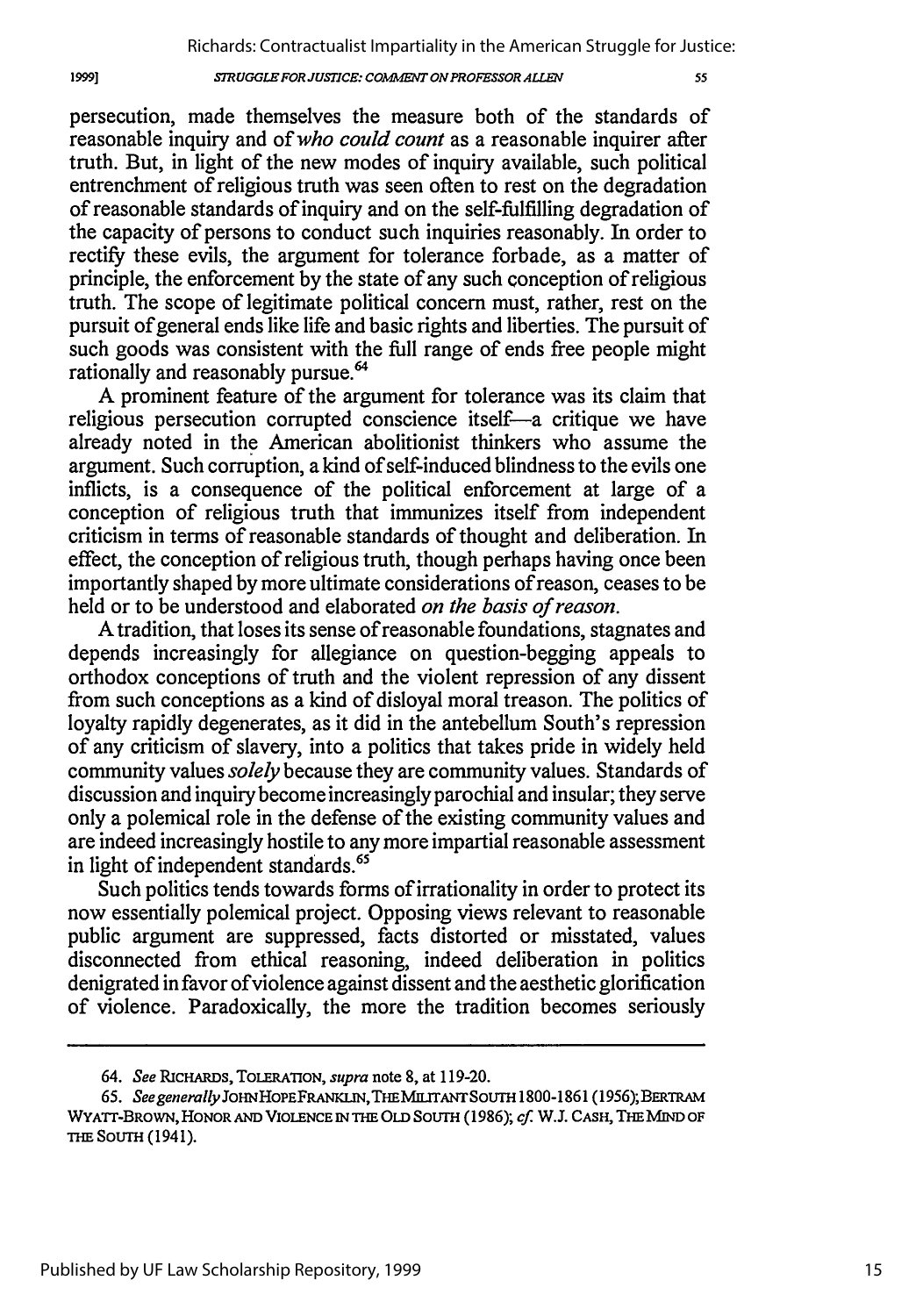*FLORIDA LA WREWEI V*

vulnerable to independent reasonable criticism (arguably, increasing in rational need of such criticism), the more it is likely to generate forms of political irrationality (including scapegoating of outcast dissenters) in order to secure allegiance.

I call this phenomenon the paradox of intolerance. The paradox is to be understood by reference to the epistemic motivations of Augustinian intolerance. A certain conception of religious truth was originally affirmed as true and politically enforced on society at large because it was supposed to be the epistemic measure of reasonable inquiry (i.e., more likely to lead to epistemically reliable beliefs). But the consequence of the legitimation of such intolerance over time was that standards of reasonable inquiry, outside the orthodox measure of such inquiry, were repressed. In effect, the orthodox conception of truth was no longer defended on the basis of reason, but was increasingly hostile to reasonable assessment in terms of impartial standards not hostage to the orthodox conception. Indeed, orthodoxy was defended as an end in itself, increasingly by non-rational and even irrational means of appeal to community identity and the like.

The paradox appears in the subversion of the original epistemic motivations of the Augustinian argument. Rather than securing reasonable inquiry, the argument now has cut off the tradition from such inquiry. Indeed, the legitimacy of the tradition feeds on irrationalism precisely when it is most vulnerable to reasonable criticism, contradicting and frustrating its original epistemic ambitions (thus, the sense of paradox in such selfdefeating epistemic incoherence).

The history of religious persecution amply illustrates these truths; and, as the abolitionists clearly saw, no aspect of that history more clearly so than Christian anti-Semitism. The relationship ofChristianity with its Jewish origins has always been a tense one.<sup>66</sup> The fact that many Jews did not accept Christianity was a kind of standing challenge to the reasonableness of Christianity, especially in the early period (prior to its establishment as the church of the late Roman Empire) when Christianity was a proselytizing religion that competed for believers with the wide range of religious and philosophical belief systems available in the late Pagan world.

In his recent important studies of anti-Semitism,  $\sigma$  the medievalist Gavin Langmuir characterizes as anti-Judaism Christianity's long-standing worries

<sup>66.</sup> See JOHN G. GAGER, THE ORIGINS OF ANTI-SEMITISM: ATTITUDES TOWARD JUDAISM IN **PAGAN** AND CHRISTIAN ANTIQUITY (1983) (discussing the early Christian period). The classic general study is LEON PouAKov, THE HISTORY OF ANTI-SEMITISM vol. 1 Richard Howard trans. (New York: Vanguard Press, 1965); vol. 2 Natalie Gerardi trans. (New York: Vanguard Press, 1973); vol. 3 Miriam Kochan trans. (New York: Vanguard Press, 1975); vol. 4 George Klin trans. (Oxford: Oxford University Press, 1985).

<sup>67.</sup> See GAVIN I. LANGMUIR, TOWARD A DEFINITION OF ANTISEMITISM (1990); GAVIN I. LANGMUIR, HISTORY, RELIGION, AND ANTISEMITISM (1990).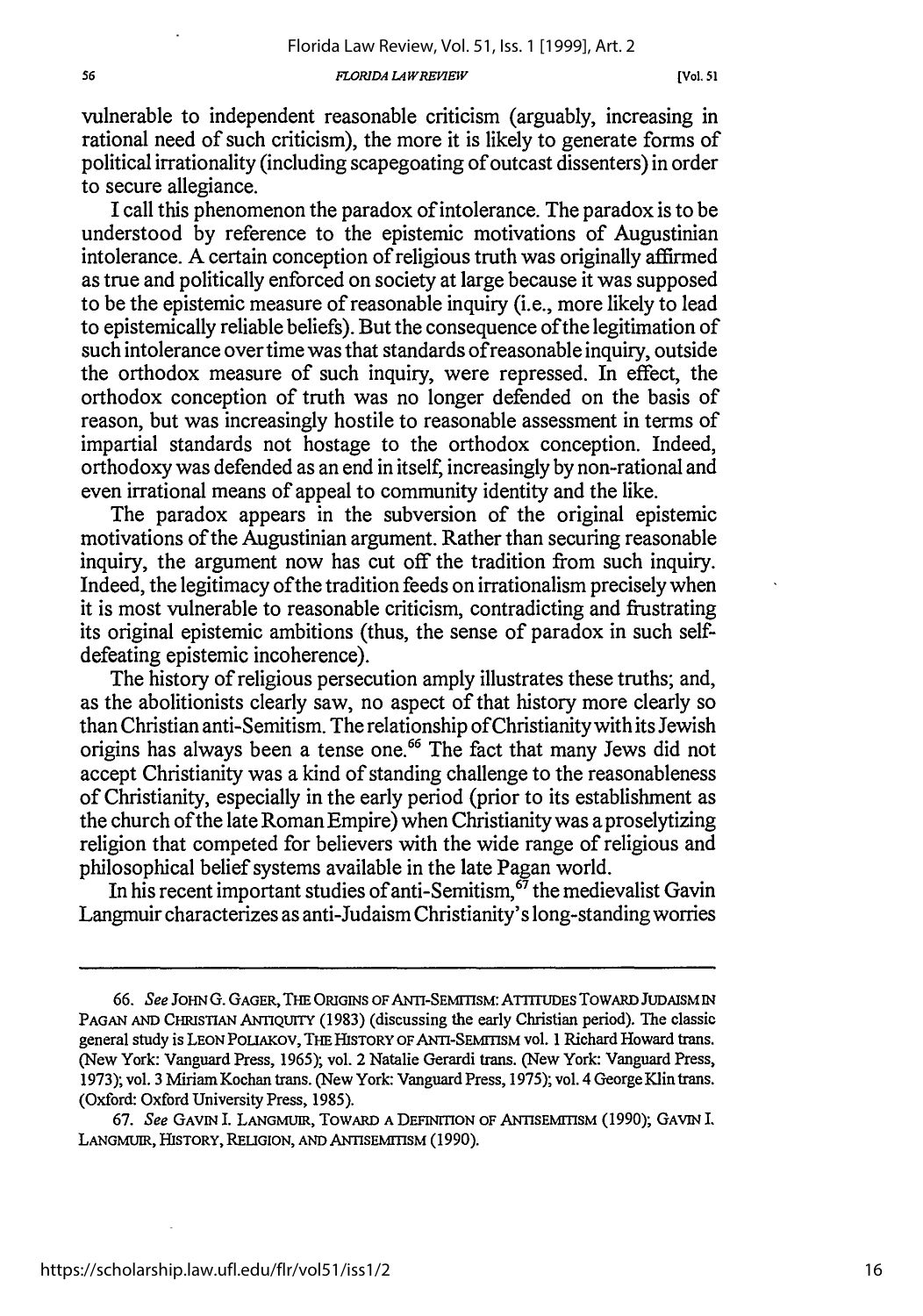### *STRUGGLEFOR JUS ICE: COAMMEVT ONPROFESSOR ALLEN*

about the Jews because of the way the Jewish rejection of Christianity discredited the reasonableness of the Christian belief system in the Pagan world. Langmuir argues that the Christian conception of the obduracy of the Jews and the divine punishment of them therefore were natural forms of anti-Judaic self-defense, resulting in the forms of expulsion and segregation from Christian society that naturally expressed and legitimated such judgments on the Jews.<sup>68</sup> In contrast, Langmuir calls *anti-Semitism proper* the totally baseless and irrational beliefs about ritual crucifixions and cannibalism of Christians by Jews that were "widespread in northern Europe by 1350";<sup>69</sup> such belief led to populist murders of Jews usually (though not always) condemned by both church and secular authorities. The irrational nature of anti-Semitism proper requires, Langmuir suggests, a distinguishing name—chimeria—that stems from the Greek root meaning "fantasies, figments of the imagination, monsters that, although dressed syntactically in the clothes of real humans, have never been seen and are projections of mental processes unconnected with the real people of the outgroup."70

Langmuir also suggests, as does R.I. Moore, $7<sup>1</sup>$  that the development of anti-Semitism proper was associated with growing internal doubts posed by dissenters in the period between 950-1250. The doubts questioned the reasonableness of certain Catholic religious beliefs and practices (for example, transubstantiation) and the resolution of such doubts by the forms of irrationalist politics associated with anti-Semitism proper (often centering on fantasies of ritual eating of human flesh that expressed the underlying worries about transubstantiation). The worst ravages of anti-Semitism illustrate the paradox of intolerance, which explains the force of the example for abolitionists. Precisely when the dominant religious tradition gave rise to the most reasonable internal doubts, these doubts were displaced from reasonable discussion and debate into blatant political irrationalism based on chimeria against one of the more conspicuous, vulnerable, and innocent groups of dissenters.

Langmuir's distinction between anti-Judaism and anti-Semitism proper is an unstable one. Both attitudes rest on conceptions of religious truth that are unreasonably enforced on the community at large. Certainly, both the alleged obduracy of the Jews and their just punishment for such obduracy were sectarian interpretations of the facts and not reasonably enforced at large. Beliefs in obduracy are certainly not as unreasonable as beliefs in cannibalism; and segregation is not as evil as populist murder or genocide.

19991

*<sup>68.</sup> See* LANGMUm, TOWARD **ADEFINITION OFANTIsEMITSM,** *supra* note 67, at 57-62.

*<sup>69.</sup> Id.* at 302.

<sup>70.</sup> *Id.* at 334.

<sup>71.</sup> *See, e.g.,* R.I. MOORE, TiE FORMATION OF **A PERSECUTING SOCIETY:** POWER **AND DEVIANCE** IN WEsTERN EUROPE 950-1250 (1987).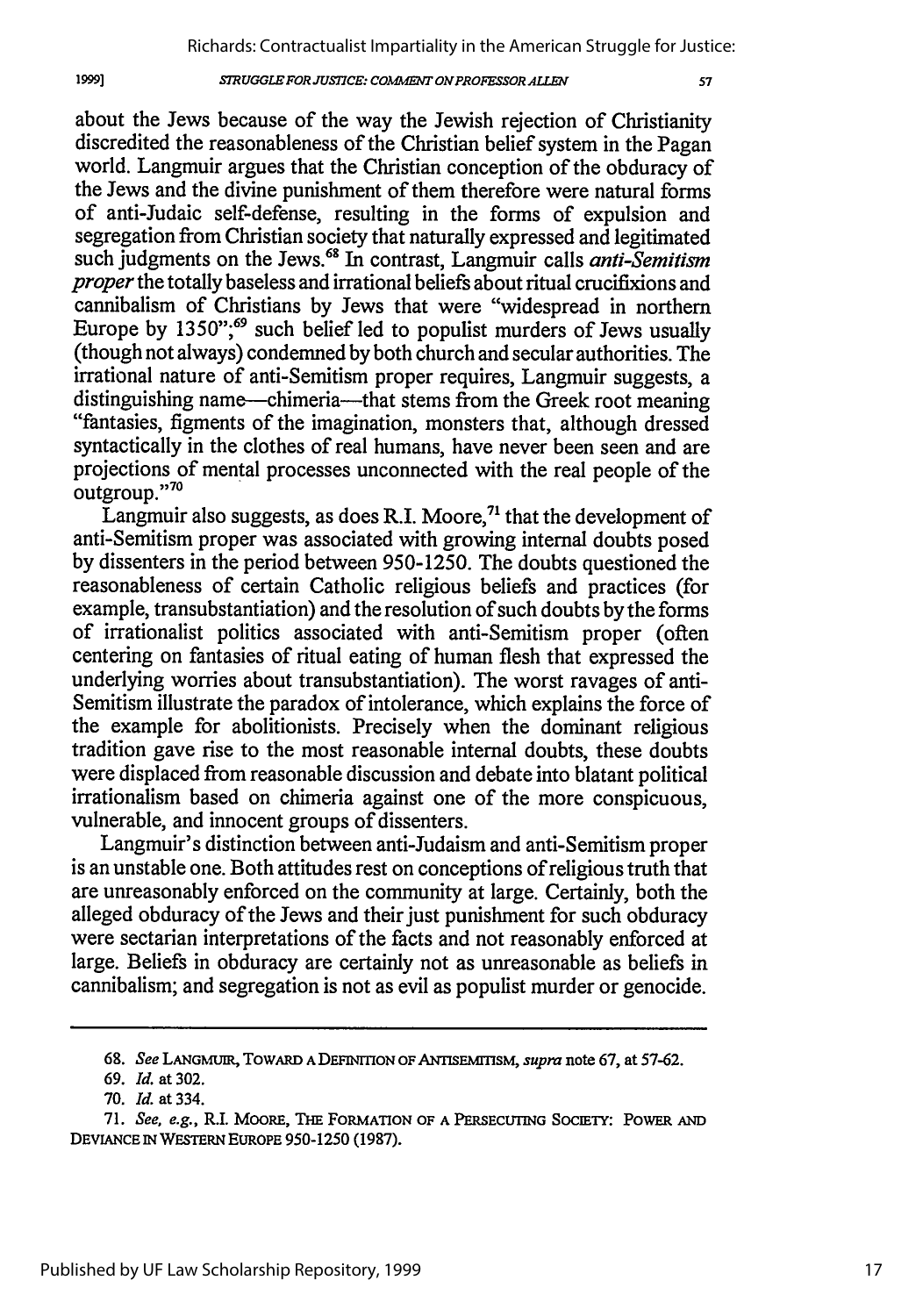#### **FLORIDA LAWREVIEW**

But, both forms of politics are, on grounds of the argument for tolerance, unreasonable in principle. More fundamentally, anti-Judaism laid the corrupt political foundation for anti-Semitism. Once it became politically legitimate to enforce at large a sectarian conception of religious truth, reasonable doubts about such truth were displaced from the reasonable discussion and debate they deserved and into the irrationalist politics of religious persecution. In the Christian West, the Jews have been the most continuously blatant victims of that politics, making anti-Semitism "the oldest prejudice in Western civilization **....**

The radical criticism of political irrationalism implicit in the argument for toleration, once unleashed, could not be limited to religion proper, but was naturally extended by John Locke to embrace politics generally.<sup>73</sup> Reflection on the injustice of religious persecution by established churches was generalized into a larger reflection on how political orthodoxies of hierarchical orders of authority and submission (for example, patriarchal political theories of absolute monarchy like Filmer's<sup>74</sup>) had been unreasonably enforced at large. In both religion and political theory, political enforcement of one view not only degraded standards of argument to the exclusive measure of the orthodox one; it also retained hold on political power by stunting people's capacity to know, understand, and give effect to their inalienable human rights of reasonable self-government. The generalization of the argument for tolerance naturally suggested the political legitimacy of some form of constitutional democracy as a political decision procedure more likely to secure a reasonable politics that respected human rights and pursued the common interests of all persons alike.75

The argument for tolerance was motivated by a general political skepticism about enforceable political epistemologies. Such politics enforced at large sectarian conceptions of religious, moral, and political truth at the expense of denying the moral powers of persons to assess these matters in light of reasonable standards and as reasonable persons. The leading philosophers of tolerance thus tried to articulate some criteria or thought experiment in terms of which such sectarian views might be assessed and debunked from a more impartial perspective. Bayle suggested a contractualist test for such impartiality: abstracting from our native prejudices born from the customs in which we were raised, we should ask ourselves "Is such a practice just in itself? If it were a question of

<sup>72.</sup> LANGMum, TOWARD A DEFiNmON OF **ANTISEMTSM,** *supra* note 67, at 45.

<sup>73.</sup> *See* RicHARDs, TOLERAnTON, *supra* note **8,** at 98-102; RICHARDS, FOUNDATIONS, *supra* note 11, at 82-90.

<sup>74.</sup> *See* Robert Filmer, *Patriarcha* (1680), *reprinted in* PATRIARCHA **AND** OTHER WRrrINGs 1-68 (Johann P. Sommerville ed.) (1991).

<sup>75.</sup> *See* RIcHARDs, FOUNDATIONS, *supra* note 11, at 78-97.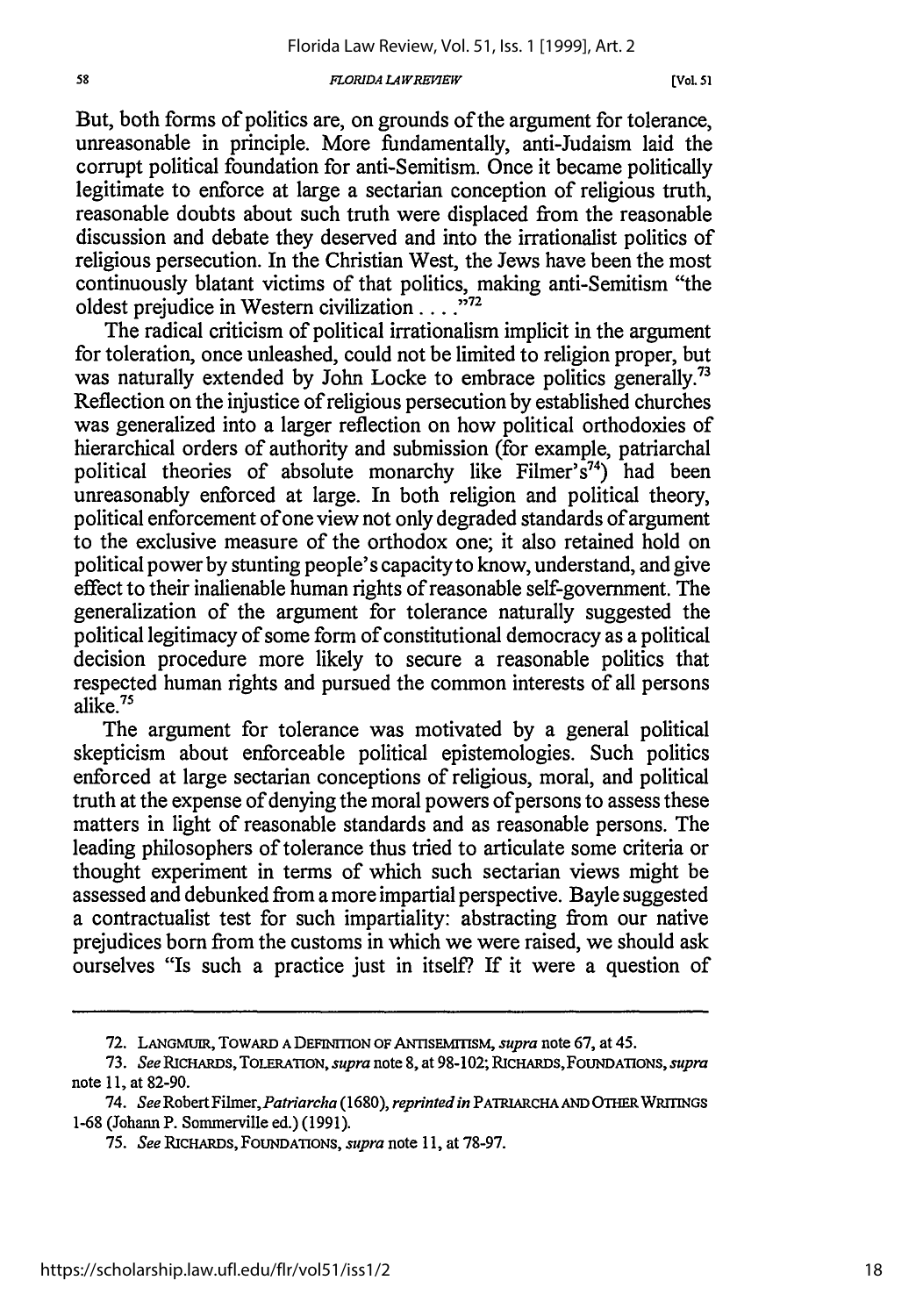#### *STR UGGLE FOR JUS7ICE: COMMENT ON PROFESSORALLEN*

introducing it in a country where it would not be in use and where he would be free to take it up or not, would one see, upon examining it impartially that it is reasonable enough to merit being adopted?""6

Bayle's use of a contractualist test was generalized by Locke into a comprehensive contractualist political theory.<sup>77</sup> Though Locke is not clear on the point, contractualism has nothing to do with history; nothing in the argument turns on the actual existence of a state of nature, nor on ultimate epistemological skepticism. Neither Locke nor Bayle were moral, political, or religious skeptics; they were concerned, rather, by the unreliable appeals to politically enforceable conceptions of sectarian truths, and they articulated a thought experiment of abstract contractualist reasonableness to assess what might legitimately be enforced through law. Bayle's use of a contractualist test made this point exactly: abstracting from your own aims and the particular customs of your society, what principles of legitimate politics would all persons reasonably accept? The test is, of course, very much like Rawls's abstract contractualist test in the absence of knowledge of specific identity, and serves exactly the same political function.<sup>78</sup>

Such a contractualist test assumes that persons have the twin moral powers of rationality and reasonableness in light of which they may assess human ends—their own and others'.<sup>79</sup> The principles of prudence enable us to reflect on the coherence and completeness between our ends and the more effective ways to pursue them, subject to principles of epistemic rationality. The principles of moral reasonableness enable us to regulate the pursuit of our ends in light of the common claims of all persons to the forms of action and forbearance consistent with equal respect for our status in the moral community. These self-originating powers of reason enable us to think for ourselves not only from our own viewpoint but also from the moral point of view that gives weight to the viewpoints of all others.

Reason—epistemic and practical—can have the power that it does in our lives because it enables us to stand back from our ends, to assess critically how they cohere with one another and with the ends of others, to reexamine and sometimes revise such judgments in light of new insights and experience, and to act accordingly. Reason can only reliably perform this role when it is itself subject to revision and correction in light of public standards that are open, accessible, and available to all. Public reason-a resource that enables all persons to better cultivate their moral

<sup>76.</sup> PIERRE BAYLE, **PHIOSOPHICAL** COMENTARY 30 (Peter Lang ed., Amie Godman Tannenbaum trans., 1987).

<sup>77.</sup> *See RICHARDS,* FOUNDATIONS, *supra* note 11, at 82-90; RICHARDS, TOLERATION, *supra* note **8,** at 98-102.

<sup>78.</sup> *See generally RAWLS, supra* note 1.

<sup>79.</sup> *See* RICHARDS, *supra* note 1 (describing these powers more fully).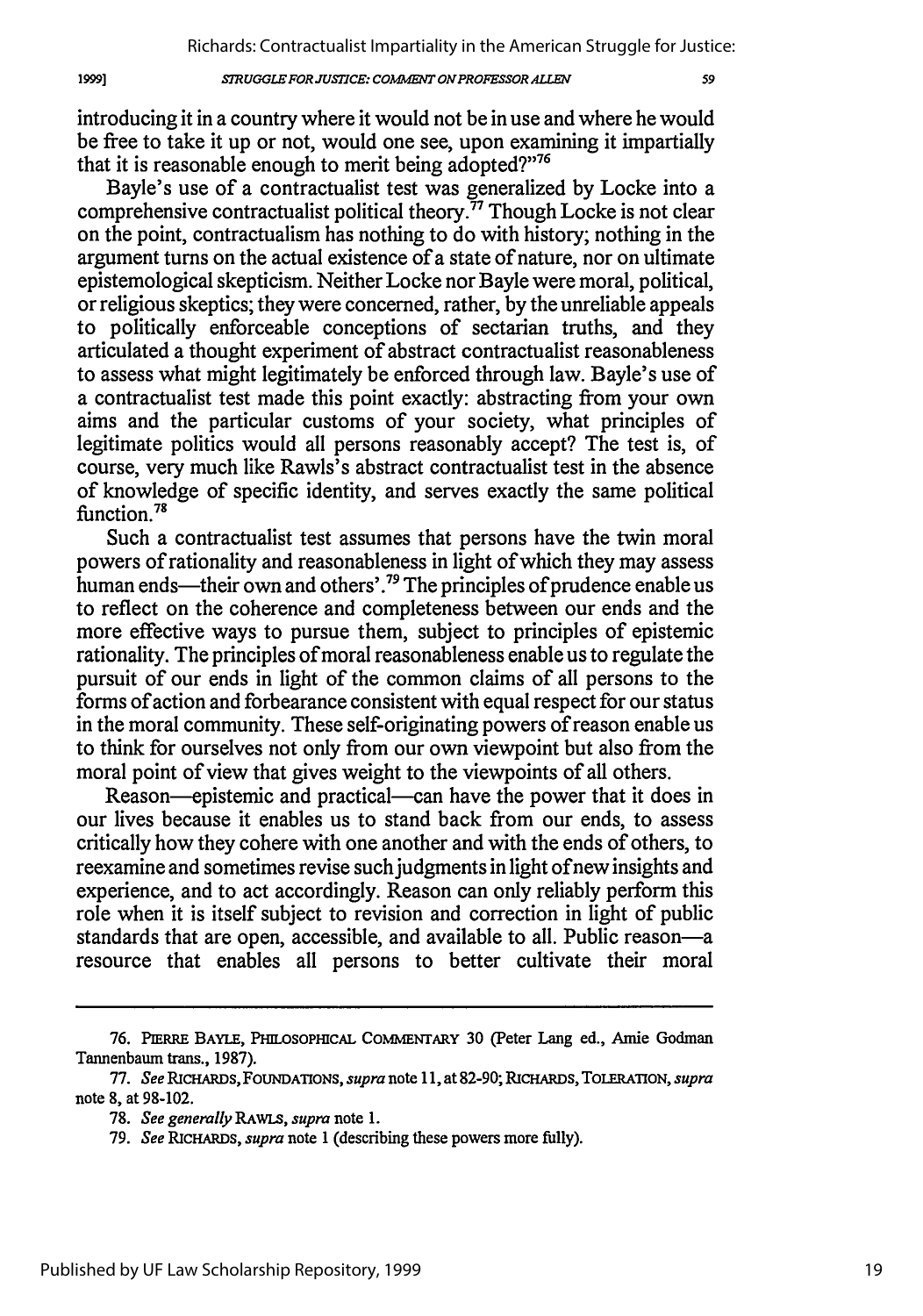#### *FLORIDA L4WRFEW[o.*

**[Vol. 51**

powers-requires a public culture that sustains high standards of independent, critically tested and testable, revisable argument accessible to all. In order to perform the role that it should play in the exercise of our internal moral powers, public reason cannot be merely or even mainly polemical. It must afford sufficient public space within which we may comfortably express what doubts we may have about our ends, lives, and communities, and deliberatively discuss and resolve such doubts.<sup>8</sup>

Respect of our capacity for reason, thus understood, requires a politics that respects the principle of tolerance. Forms of traditional wisdom that have a basis in public reason will not be politically disallowed by the principle. The principle, however, does deny that convictions of sectarian truth *can be enforced through law solely on that basis.* The principle thus limits the force *in political* life of convictions that draw their strength solely from the certainties of group loyalty and identification that tend most to self-insulate themselves from reason when they are reasonably subject to internal doubts, consistent with the paradox of intolerance.

Nothing in the account suggests that religious views or even convictions about truth of dominant religions are unreasonable, but only that certain facts of political psychology about human nature in politics lead to a kind of political corruption of the religious enterprise as an inquiry into ultimate truth. Exercises of political power enforcing views of religious truth tend not to do so on the basis of reason. Indeed, consistent with the paradox of intolerance, precisely when the tradition may need most to entertain, discuss, and resolve reasonable doubts about its truth, it tends to make war on its reasonable doubts by the despicable forms of political irrationalism exemplified by the history of religious persecution.

Contractualism, thus understood as a hypothetical test for public reason in politics, must tend in the nature of its enterprise to identify the more abstract features that characterize our moral powers as reasoning agents. Because the motivation of the entire enterprise is the degree to which the idea and practice of hierarchical orders of authority have been permitted to subvert our moral powers of rationality and reasonableness, the reclamation of such powers requires a demanding test of political legitimacy that constrains and limits political power in the ways that we have good reason, in light of our historical experience, to believe require limitation in order to do justice to the reasonable demands of our moral natures.

Contractualism offers us such a test, asking us to think hypothetically in abstraction from our current particular ends and situations about the more general features of living a rational and reasonable life and what

**<sup>80.</sup>** *See* ONoRA O'NEILL, CONSTRUCTIONS OF REASON (1989) (discussing all these points); *see also* Immanuel Kant, *An Answer to* the *Question: "What is Enlightenment?", in* KANT'S POLnCAL WRrTNGS **55** (Hans Reiss ed., H.B. Nisbet trans., 2d ed. 1991) (stating *"The public* use of man's reason must always be free **.... ).**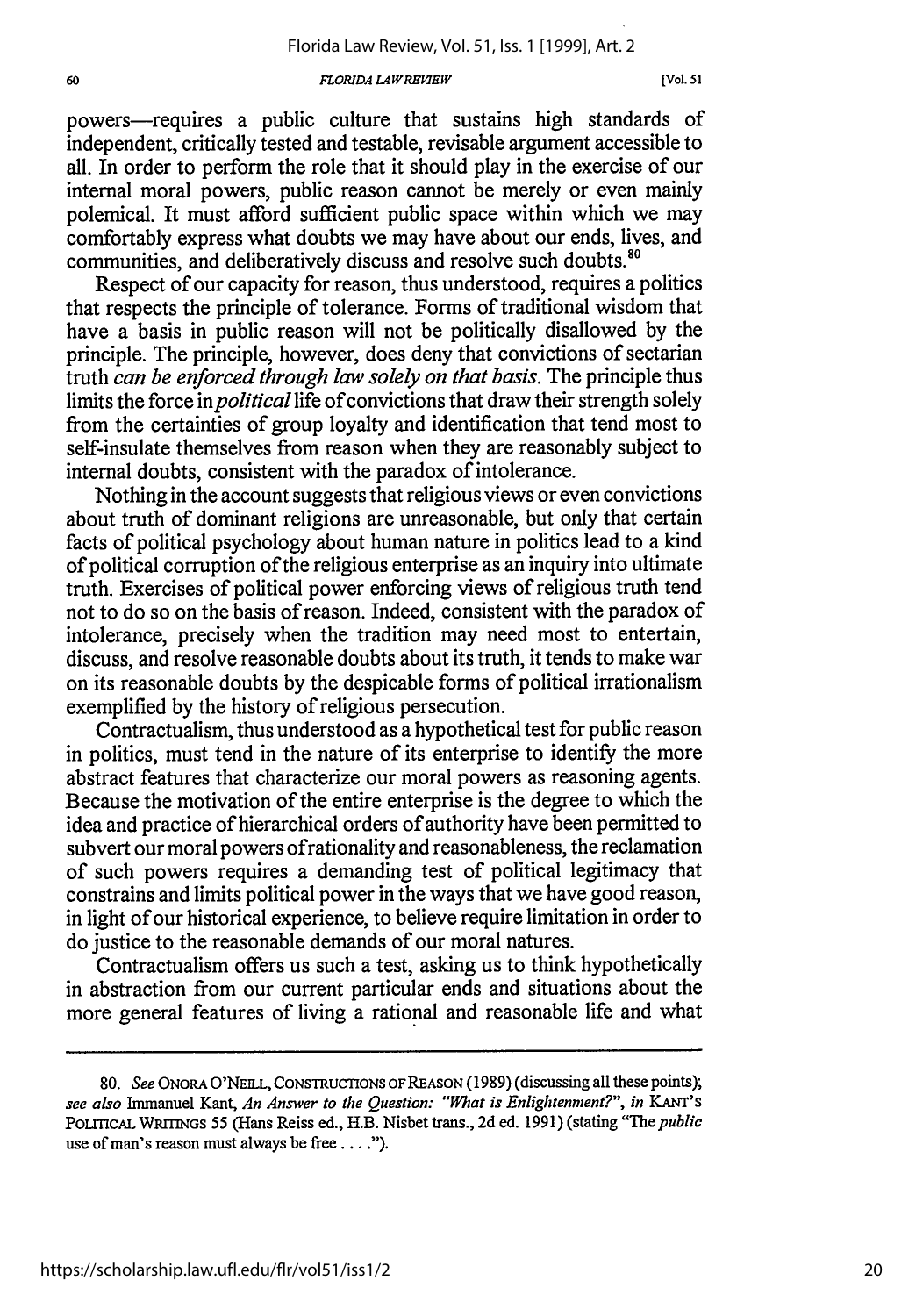#### *STRUGGLEFOR JUSTICE: COA NT ONPROFESSOR ALLEN*

19991

constraints on politics are required in order for all persons to be secure in living such a life. The idea of general goods, resources, or capacities—all familiar in the contractualist literature—are corollaries of such a test:<sup>81</sup> they identify the kind of abstract features of living a life that reasonable persons, in the contractualist choice situation, would regard as properly subject to a distributive principle of a just politics. The principle of tolerance is one such principle, concerned with the foundational ideas that make possible both a politics of reason and a conception of political community that dignifies the capacity for reasonableness of all persons to be self-governing moral agents.

The argument for tolerance, as the normative background of central constitutional principles of religious liberty, free speech, and privacy,<sup>82</sup> demands first, that basic human rights be extended to all persons, and second, that such rights only be abridged to serve a *compelling* secular justification. The forms of structural injustice (including, as  $\overline{I}$  have argued, <sup>83</sup> not only religious intolerance and racism, but sexism and homophobia) violate both these requirements. The rationalization of such injustice, in a constitutional republic otherwise committed to the argument for toleration, requires, as the radical abolitionists saw, the unjust enforcement at large of a political epistemology whose force rests on the abridgment of the basic human rights of a class of persons on wholly inadequate grounds. To accomplish this end, the enforcement of the political epistemology limits the scope of both speech and speakers to the measure of sectarian views supportive ofthe epistemology. In effect, public debate does not include the views and speakers who might reasonably challenge the dominant orthodoxy. Drawing on the history of religious intolerance that the abolitionists took so seriously,<sup>84</sup> I argued that such politics tends to forms of irrationality to protect its now essentially polemical project. Opposing views relevant to reasonable public argument are suppressed, facts distorted or misstated, values disconnected from ethical reasoning-indeed deliberation in politics denigrated in favor of violence against dissent and the aesthetic glorification ofviolence. "Paradoxically, the more the tradition

82. *SeegenerallyRicHARDs,ToLERATION, supra* noteS (describing this defensemore fully).

**<sup>81.</sup>** *See generally RAWLS, supra* note 1; **RICHARDS,** *supra* note 1; AMARTYA **SEN, THE STANDARD** OF *LrvING* (1987); Ronald Dworkin, *What Is Equality? Part 1: Equality of Welfare,* 10 PHL. & PUB. **AFF.** 185 (1981); Ronald Dworkin, *What Is Equality? Part 2: Equality of Resources,* 10 PHL. & PuB. *A'.* 283 (1981); Ronald Dworkin, *What Is Equality? Part 3: The Place ofLiberty,* 73 **IOWA** L. REv. 1 (1987); Ronald Dworkin, *What Is Equality? Part 4: Political Equality,* 22 U.S.F. L. REV. 1 (1987) (discussing contractualism and other theories, generally); T.M. Scanlon, *Preference and Urgency,* 72 J. OF **PHIL** 655 (1975).

<sup>83.</sup> *See generally* RICHARDS, **CONSCIENCE,** *supra* note 12; **RiCHARDS,** WOMEN, GAYS, **AND THE** CoNsTrTToN, *supra* note 13 (describing this defense more fully).

<sup>84.</sup> *See* RICHARDS, **CONSCIENCE,** *supra* note 12, at 59-73 (discussing this premise more fully).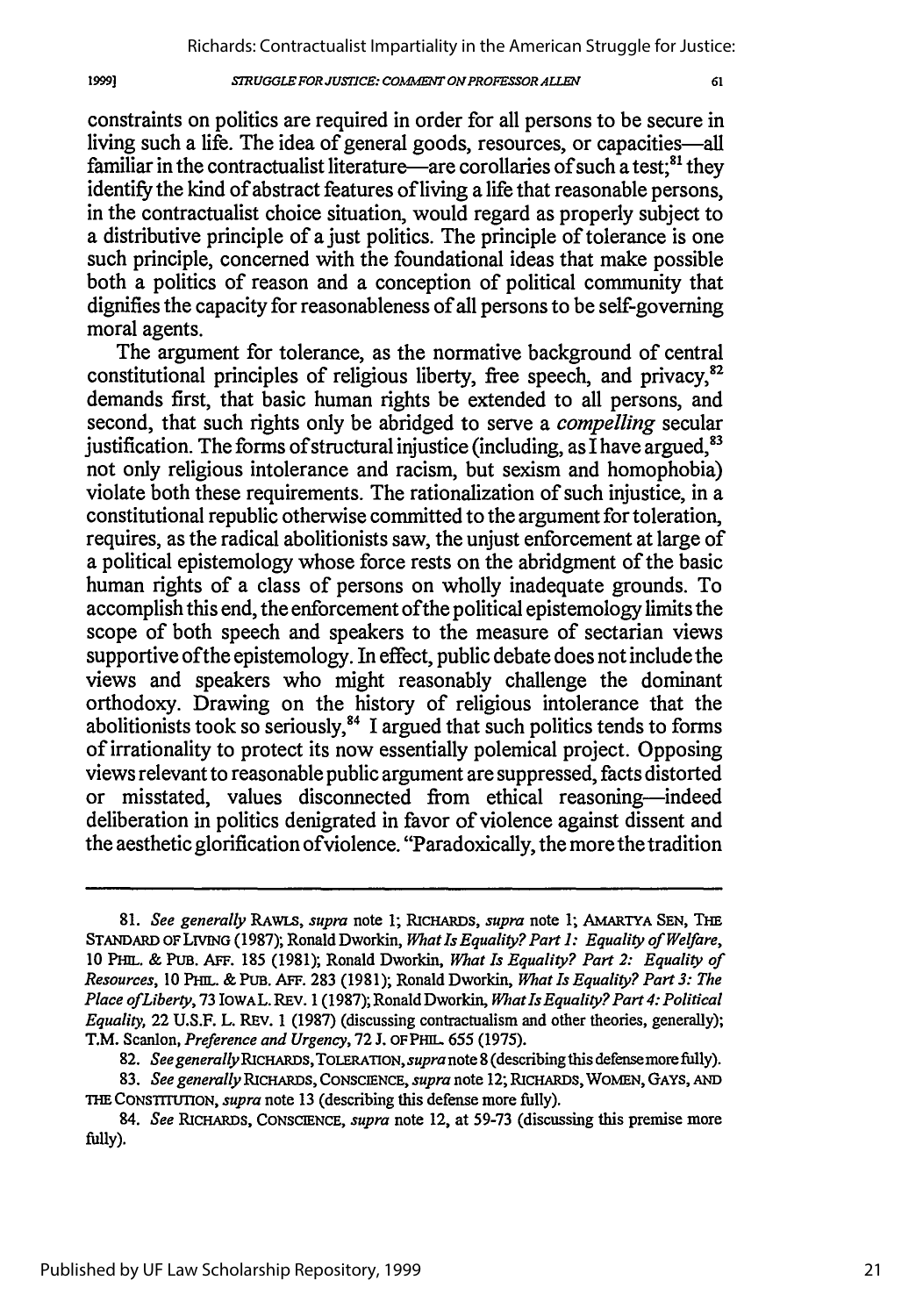#### *FLORIDA L4 WREWEIV*

becomes seriously vulnerable to independent reasonable criticism (indeed, increasingly in rational need of such criticism), the more it is likely to generate forms of political irrationalism (including scapegoating of outcast dissenters) in order to secure allegiance. **.** ." (exemplifying the paradox of intolerance). $85$ 

*Conscience and the Constitution* was largely preoccupied with understanding the radical abolitionist analysis of the structural injustice of racism and the role that analysis should play in understanding the provisions of the Reconstruction Amendments that sprung therefrom.<sup>86</sup> African-Americans were, on this analysis, the scapegoats of southern self-doubt about slavery in the same way European Jews had been the victims of Christian doubt. Frederick Douglass, the leading black abolitionist, stated the abolitionist analysis with a classical clarity:

Ignorance and depravity, and the inability to rise from degradation to civilization and respectability, are the most usual allegations against the oppressed. The evils most fostered by slavery and oppression are precisely those which slaveholders and oppressors would transfer from their system to the inherent character of their victims. Thus the very crimes of slavery become slavery's best defence. By making the enslaved a character fit only for slavery, they excuse themselves for refusing to make the slave a freeman.<sup>87</sup>

In effect, such structural injustice was rationalized in terms of an ostensible natural fact, race, whose force in fact depended on structural injustice. Such naturalization of injustice rendered invisible and unspoken the cultural construction of such injustice and the associated ethical responsibilities of acknowledging and rectifying such injustice. Such a vacuum of reasonable discourse was, instead, filled by unjust stereotypes both of race and gender that effectively dehumanized African-Americans. The long struggle against American cultural racism (including the attack on racial segregation) thus importantly included growing recognition of the cultural construction of American racism.<sup>88</sup>

Any critical understanding of this history and its pivotal importance for the moral growth of American public law requires us to take seriously the two ways in which such moral growth has traditionally been resisted, namely, the originalism of Chief Justice Taney and the majoritarianism of

<sup>85.</sup> *Id.* at 66-67.

<sup>86.</sup> *See id.* atch. *5* (attempting an admittedly under-developed analysis of gender and sexual preference).

<sup>87.</sup> *The Claims of the Negro Ethnologically Considered, in THE LIFE AND WRITINGS OF* FREDERICK DOUGLASS 2:295 (Philip S. Foner ed., 1975).

<sup>88.</sup> *See* RIcHARDs, CONSCIENCE, *supra* note 12, at 160-70.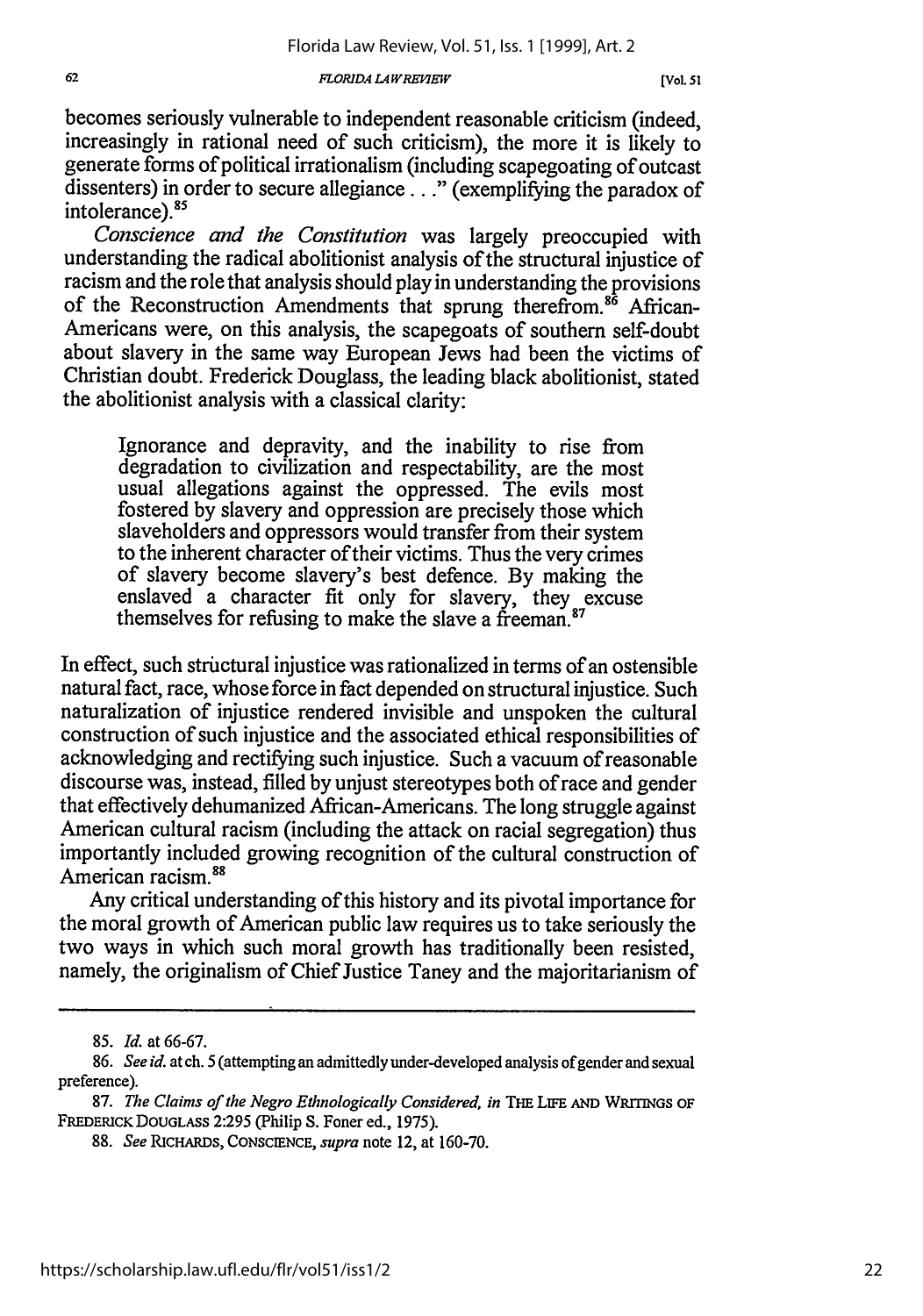#### *SYRUGGLE FOR JUSTICE: COMMENT ONPROFESSOR ALLEN*

StephenDouglas. Accordingly, our interpretive responsibilities today must, in light of that history, include critical resistance to the two ways in which continuing progress is often resisted today, whether the originalism of Bork<sup>89</sup> or the qualified majoritarianism of John Hart Ely.<sup>90</sup> We need as much now as ever the responsible concern with and articulation of normative judgments, as a matter of principle, of the progressive moral meaning of basic, universal human rights in contemporary circumstances. Any evasion of this interpretive responsibility (whether originalism or majoritarianism) fails to take seriously the contractualist demands of American constitutionalism.

In my most recent work, *Women, Gays, and the Constitution, I* extended my earlier interpretive analysis of structural injustice to include gender and sexual preference as well. To this end, I examined in some interpretive depth the roots of such analysis in a minority (the abolitionist feminists) within a dissenting minority (the abolitionists), and the ways in which Walt Whitman elaborated this analysis to include homosexual love. The abolitionist feminists thus extended the radical abolitionist analysis of racism to include, "on the same platform of human rights,"<sup>91</sup> sexism as well. The common structural injustice turned, first, on the abridgment of basic human rights and, second, the rationalization of such injustice on inadequate grounds, including, in both cases, a similar naturalization of injustice in terms of the unjust enforcement of dehumanizing stereotypes of race or gender. Such a theory of moral slavery, as I (following the abolitionist feminists) call it, $^{92}$  was extended by Whitman and others to include issues of sexual preference.<sup>93</sup> In all these cases, a cultural history abridges basic human rights; and such abridgment is rationalized on inadequate grounds (the naturalization of injustice in terms of an unjust cultural stereotype of race, or gender, or gendered sexuality).<sup>94</sup> Homosexuals occupy, in contemporary American politics, very much the role of populist scapegoat of self doubt about structural injustice that

19991

<sup>89.</sup> See generally ROBERTH. BORK, THE TEMPTING OF AMERICA: THE POLITICAL SEDUCTION OF **THE** LAW (1990) (typifying Bork's views). For criticism, *see generally* David **A.J.** Richards, *Originalism Without Foundations,* 65 N.Y.U. L. REV. 1373 (1990); *see also* RiCHARDS, FOUNDATIONS, *supra* note 11, at 202-47, 288-89.

**<sup>90.</sup>** *See generally* JOHN HART **ELY,** DEMOCRACY AND DISTRUST: A THEORY OF JuDiciAL REVIEW (1980) (exemplifying Bork's views). For criticism, see RicHARDs, CONSCIENCE, *supra* note 12, at 9-12, ch.8.

<sup>91.</sup> RICHARDS, WOMEN, **GAYS,** AND THE CONSTrrUTION, *supra* note 13, at 261 (quoting Sarah M. Grimke, *Letters on the Equality of the Sexes and the Condition of Women, in THE* **PUBUC** YEARS 234). *See also id.* at 42, 302.

<sup>92.</sup> *See* RiCHARDS, WOMEN, GAYS, AND THE CONSTITUTION, *supra* note 13, at 4, 66-67, 90- 94, 105-06, 113-14, 130-31, 142, 160, 178, 180, 182, 261-63, 275, 321,467.

<sup>93.</sup> *See id. at ch. 6.*

<sup>94.</sup> *See generally id.*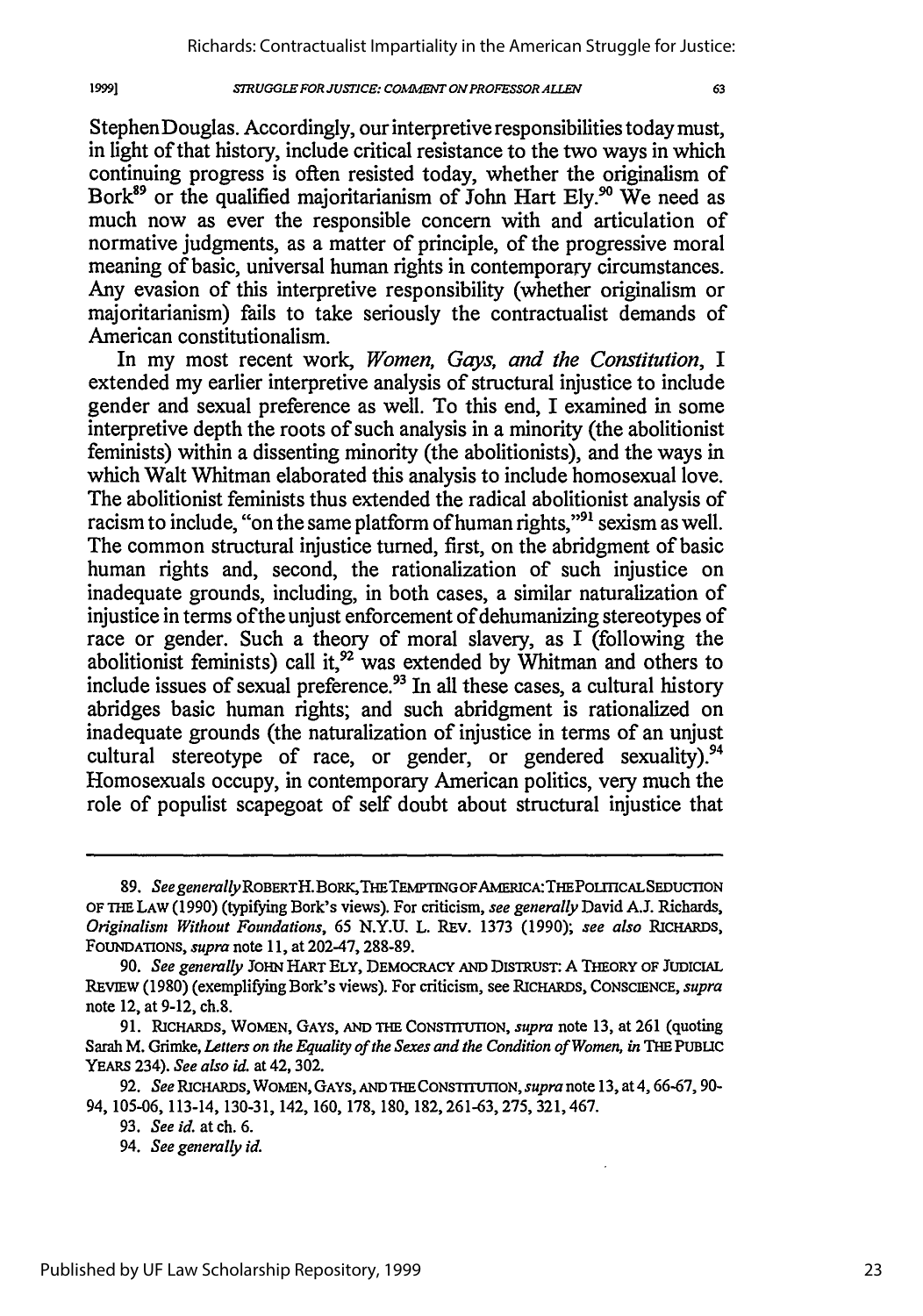### *FLORIDA LA WREnW [V,*

African-Americans and women occupied in the antebellum period. In particular, reasonable doubts about the degree to which gender roles in public and private life have been squared with the demands of justice are suppressed by the irrational scapegoating of a traditionally stigmatized minority because they challenge such gender roles; in effect, their claims for the basic human rights of intimate life and to be free of unjust gender discrimination, now liberally extended to heterosexual men and women, are parodied as attacks on "family values." Against this background, the need for their protection, on grounds of basic constitutional principle, is, I argue, all the more exigent.<sup>95</sup>

This general perspective puts in a quite different light Dean Allen's worries about the role decadent forms of social contract theory may play or have played in the rationalization of injustice. As we have seen, the political force of structural injustice familiarly rationalizes itself by decadent inversions of both fact and theory, and contractualism is no more exempt from this than any other normative theory. Such decadence, though, cannot be the measure of more impartial and critically self-conscious uses of such theory, particularly in light of the significant role contractualist theory has played and continues to play in the most important dissenting movements of progressive moral emancipation in our history as a people (including the struggle of African-Americans, women, and gays and lesbians).

It is an important feature of these dissenting movements that they are critically concerned with precisely what worries Dean Allen in decadent forms of social contract theory—namely, the degree to which structural injustice is naturalized. Indeed, as we have seen, the ethical impulse of contractualism was its insistence of the need for more impartial tests of the justifiability of political power growing out of concern with the degree to which illegitimate abuses of such power corrupted conscience itself. Contractualism, properly understood, has thus played a powerful role in the identification and understanding of structural injustice; what unifies the concern with structural injustice in all its domains is the way in which putatively natural facts (race or gender or gendered sexuality) have been supposed to rationalize such injustice. Contractualist theory, properly understood and elaborated, has indispensably assisted in recognizing and remedying this problem by its development of reasonable tests for the existence of such unjust cultural patterns (including their dependence on the corruption of public reason) and the corresponding responsibility to rectify them. It is indeed one of the best normative tools we have available in our tradition for understanding and evaluating the continuing role played in our culture by the populist naturalization of structural injustice.

We need more attempts like Dean Allen's to take seriously the role of

*<sup>95.</sup> See id.* at chs. 6-8.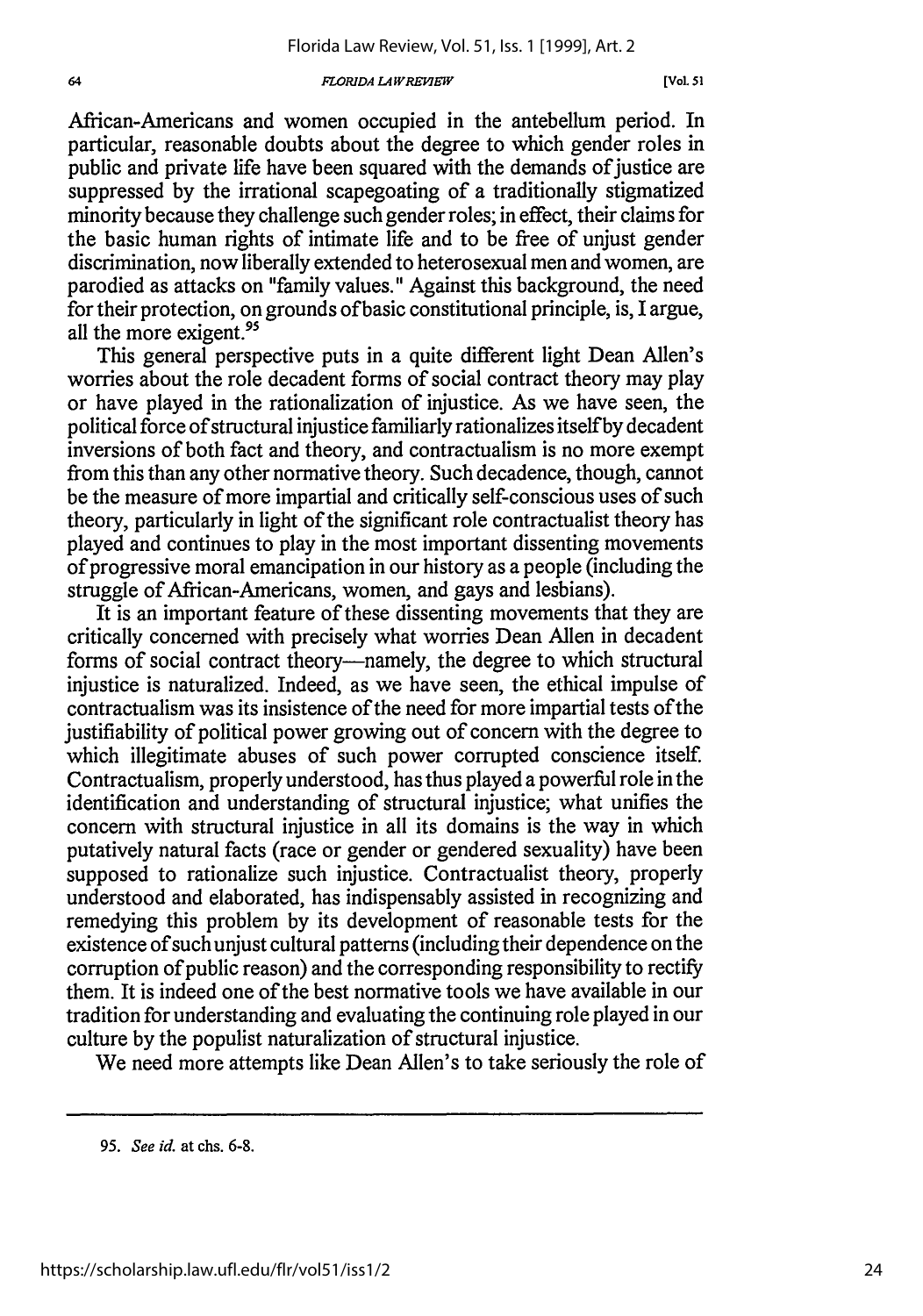#### **STRUGGLE** *FOR JUSTICE: COMMENT ON PROFESSOR ALLEN*

19991

social contract theory in American law. I have not disagreed with many of her analyses of particular cases, which cluster in other areas of law than those that have been my concern here. Indeed, I share many of her views and concerns. But, her interpretive approach is, I have suggested, problematic in two ways. It includes cases (in which "social contract," etc. happen to occur) that are not plausibly connected to contractualism, and fails to include cases which are deeply contractualist. The latter problem includes failure to examine and consider a range of important cases in the struggle for justice in the United States. For this reason, some of Dean Allen's criticisms ofcontractualism fail to take into account and give weight to some compelling counterexamples. To do justice to these difficulties, an interpretive approach must be, I have suggested, both more philosophical and more historical. On the one hand, an investigation of the contractualist foundations of a body of law must bring to its interpretive inquiry an articulate sense of the distinctive philosophical claims ofcontractualism. On the other, the interpretation must, as I have suggested, take a broad historical perspective on its subject matter, including the periods of political decadence marked by their betrayal of contractualist principles. Such historical study enables us to understand the morally progressive role of contractualist impartiality in challenging such decadence, and the ways in which its challenge has been and continues to be resisted (originalism and majoritarianism).

We should be concerned, as Dean Allen cautions us, about the abuses of theory in law, in particular, when such theory serves to rationalize injustice. We need also to be clear, on the basis of a longer interpretive perspective on American constitutional history, about the nature, weight, and uses of a demanding moral perspective like contractualist impartiality. As we have seen, it has repeatedly assisted us in recognizing and remedying the evils of structural injustice (scapegoating victims of injustice) that have often been most invisible to our sometimes complacent, self-congratulatory politics. These evils persist. The moral demands of contractualist impartiality (including its skepticism about the enforcement through law of sectarian political epistemologies) are, correspondingly, much needed to combat the illegitimate force of such populist prejudice in our politics.